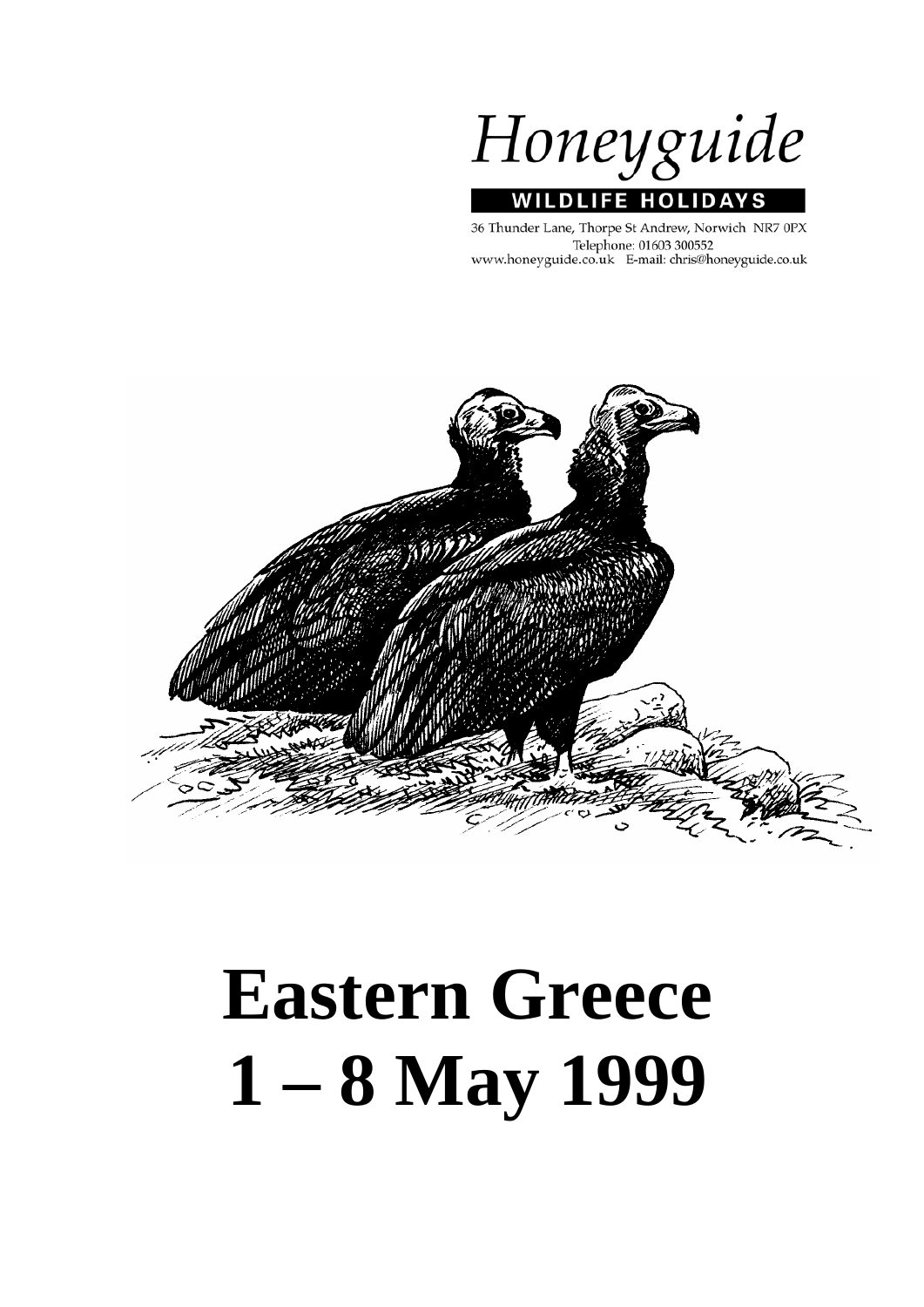**Eastern Greece 1 – 8 May 1999** 

The group

Jenny Loring

Angela Turner Anne Suckling

Sophia Hankinson

Peter Blake Gill Blake

Patricia Anderson

Daphne Page

Joyce Ball Keith Ball

John Durdin

Mike Pill Doreen Pill

Jared Tibbetts

Leaders Chris Durdin Steve Henson

Report by Steve Henson, plus plants by Chris Durdin. Illustrations by Rob Hume. Front cover: black vultures.

As with all Honeyguide holidays, £25 of the price of the holiday was put towards a conservation project. In this case £350 was given to WWF's Dadia Project, presented to Valya Stergioti when she gave a talk about the project's work. A thank-you letter from Valya appeari at the end of this report.

This brings the total given to conservation projects in Europe since the first Honeyguide holiday in 1991 to £17,425 (at the end of the 1999 season).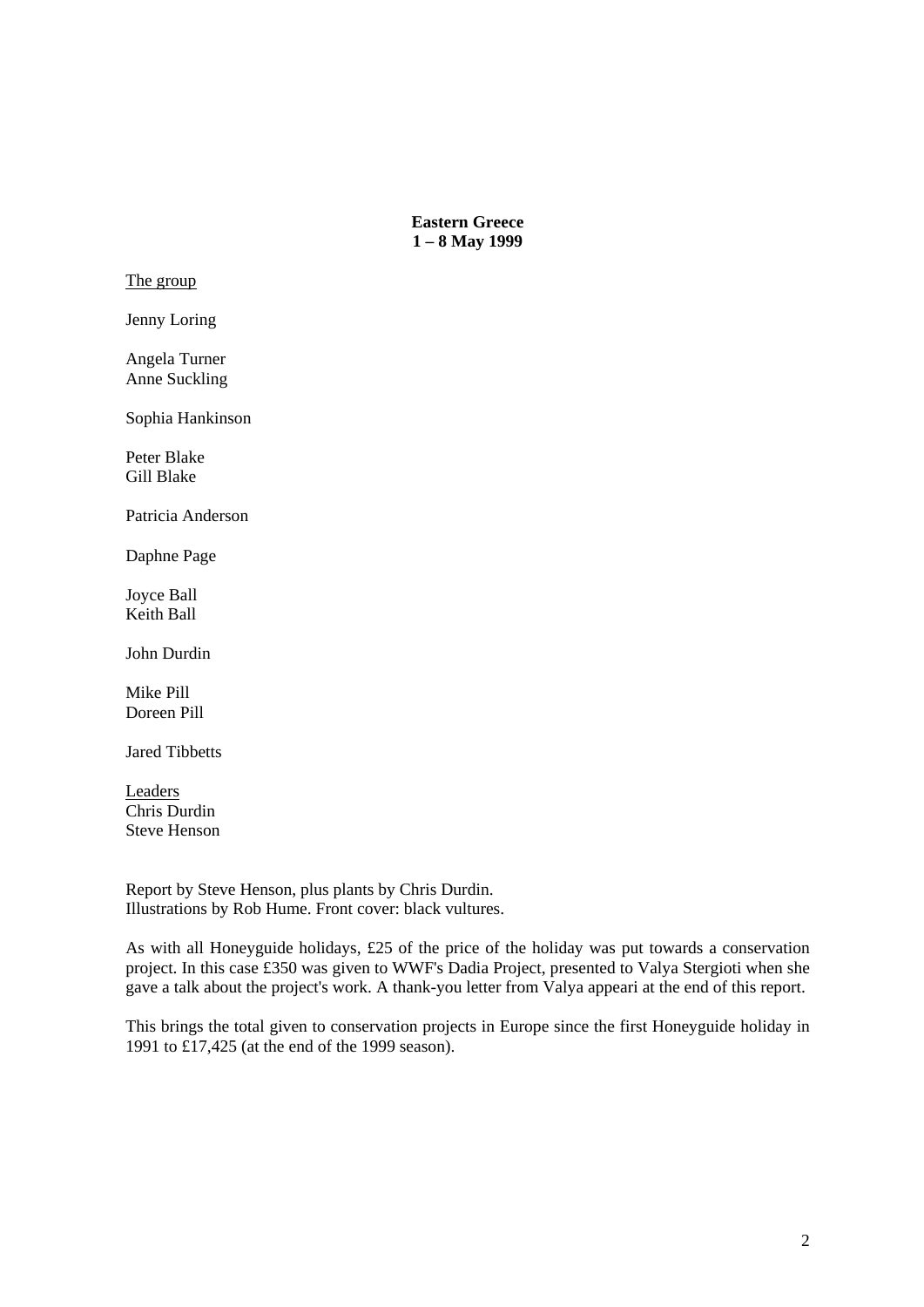#### **Summary**

#### **Itinerary & daily highlights**

#### **Day 1 Saturday, 1/5/99**

Afternoon: flew from London Heathrow on 12:30hrs Olympic Airways flight to Athens, arriving 18:40hrs. Onward flight to Alexandroupolis, arriving 20:15hrs. Picked up hire cars at the airport, stopping near Loutros for our evening meal, on route to Dadia Ecotourism Centre.

#### **Day 2 Sunday, 2/5/99**

Moming: circular walk through Dadia village, downhill through farmland into the Diavolorema River valley, northeast of the village.

Late afternoon: Dadia Forest Reserve – walked up by road to the observation hide overlooking the raptor 'feeding station', returning along the marked forest trail.

**Bird highlights of the day were Egyptian vulture, flocks of migrating Levant sparrowhawks, bee-eater, red-rumped swallow, whinchat, red-backed shrike, hawfinch and black-headed bunting. Other highlights were spur-thighed tortoise and praying mantis. An amphibian highlight was the common tree frog after dark.** 

# **Day 3 Monday, 3/5/99**

Morning: Evros Delta – open area north of the railway line and a part-circuit of Drana Lagoon. Late afternoon: drove up the steep track onto the southernmost of the Loutros Hills, overlooking the Evros Delta.

#### **Bird highlights of the day were little egret, white-tailed eagle, marsh harrier, long-legged buzzard, great reed warbler and singing ortolan buntings.**

#### **Day 4 Tuesday, 4/5/99**

Moming: Evros Delta – visited the new Evros Delta Visitors' Centre, followed by Anthi lagoons, west of the Loutrou River.

Late afternoon: brief stop by the river in Loutros, then onto the hillslopes east of Loutros (tracks wind uphill from the village in an approximately east to northeasterly direction).

# **Bird highlights of the day were white pelican, squacco heron, glossy ibis, collared pratincole, gull-billed tern, whiskered tern and golden oriole. A botanical highlight was French figwort.**

#### **Day 5 Wednesday, 5/5/99**

Morning: brief stops west of Lefkimi before continuing west to the high, craggy radio mast (Kerea) area in Dadia Forest Reserve.

Afternoon: lunch stop and leisurely afternoon, west of Lefkimi. Stream valley scrub, woodland and cultivation. Ice-cream and drinks stop in Provatonas before returning to Dadia village.

# **Bird highlights of the day were short-toed eagle, booted eagle and golden oriole. Non-bird highlights were predominant with green lizard, yellow-bellied toad, Glanville fritillary, peony, wild tulip and lady orchid.**

#### **Day 6 Thursday, 6/5/99**

Morning: a walk through Dadia village, downhill through woodland, scrub and small fields into the Diavolorema River valley, north of Dadia village.

Afternoon: visit to the nearbv town of Soufli.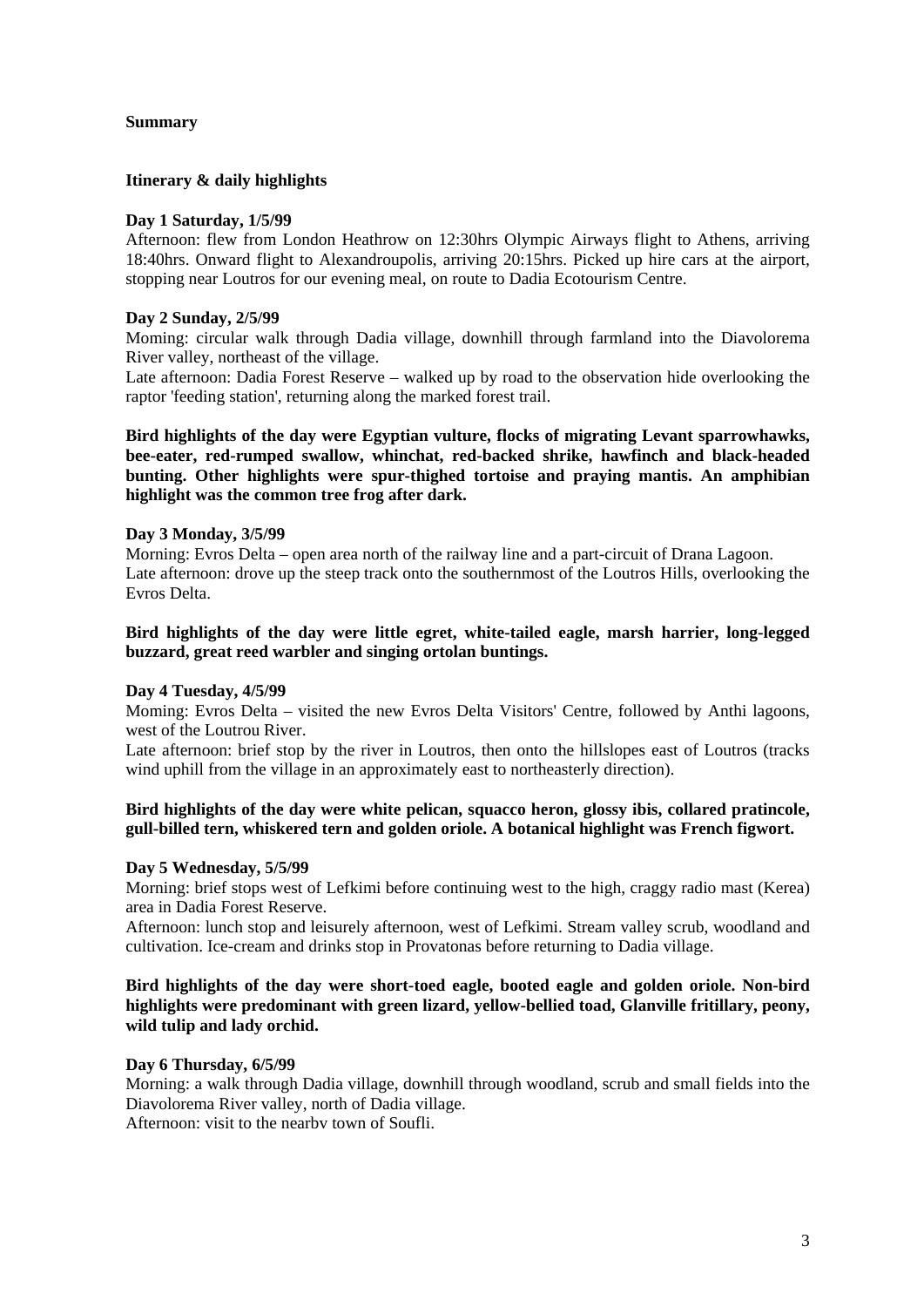**Bird highlights of the day were a group of nine black vultures over the Ecotourism Centre, olivaceous warbler, golden oriole and masked shrike, with woodchat shrike and black-headed bunting in the same field of view. A red squirrel rounded off an exciting morning.** 

# **Day 7 Friday, 7/5/99**

Morning: Dadia Forest Reserve – a return visit by minibus to the observation hide overlooking the raptor 'feeding station'.

Afternoon: Evros Delta – a brief look at the open area north of the railway line and a part circuit of Drana Lagoon as far as the pump houses.

**Bird highlights of the day were Egyptian, griffon and black vultures perched in adjacent trees at the raptor 'feeding station', male red-footed falcon, stone-curlew, Isabelline wheatear and black-headed bunting. A European souslik was well seen by some as we circuited the delta.** 

# **Day 8 Saturday, 8/5/99**

Departed Dadia Ecotourism Centre early morning for 07:35hrs Olympic Airways flight from Alexandroupolis to Athens.

Morning in Athens, visiting the old town and Acropolis. Casual birdwatching in the surrounding parkland.

Returned to Athens international airport for early aftemoon onward flight to London Heathrow.

**Bird highlights of the week were white pelican, white-tailed eagle, long-legged buzzard, whiskered tern, great reed warbler, olivaceous warbler, golden oriole, masked shrike and black-headed bunting (so beautiful & abundant!)** 

**Memorable spectacles included the abundance of birds in the Evros Delta and seeing four shrike species in close proximity, in quick succession.** 

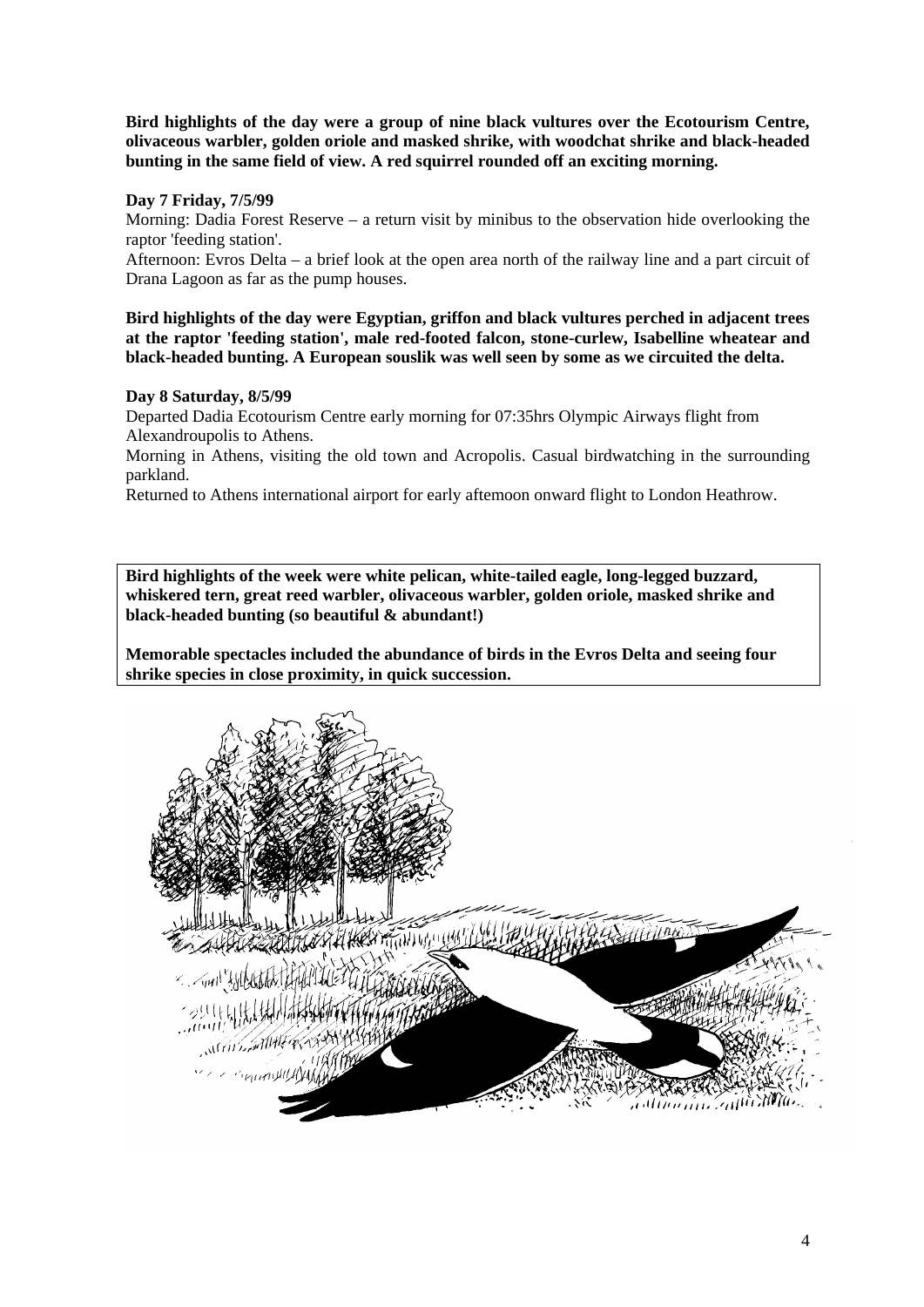# **Daily diary**

## **Saturday, 1/5/99 – in transit**

We arrived at Athens airport, touching down with only 25 minutes to spare before our onward flight to Alexandroupolis. Transit through the airport went smoothly and we were soon bused out to the waiting plane. Skies were overcast and the air heavy, with a temperature of 26°C. Just time to glimpse yellow-legged gull, swift, crested lark and house sparrow before climbing aboard.

The flight over the Aegean Sea to 'Alex' took just an hour, providing wonderful views of some of the islands below for those with window seats. Dusk was falling as we walked across the tarmac, greeted by much fresher air and a pleasant 21°C.

We picked up our hire cars at the airport, stopping on route near Loutros for an evening meal. Getting to the taverna proved eventful. A bridge over the river had been washed away earlier in the year, thus necessitating a detour of several kilometres to reach the taverna only about 100 metres beyond the bridge! At the taverna, run as a women's cooperative, we met two Italian birders who enthusiastically named the birds they had recently seen on the Evros Delta, whetting our appetites for the week ahead.

Later, after a filling and enjoyable meal, we headed for the Dadia Ecotourism Centre about an hour and 59 km away to the north. The eventfulness of the journey continued as our 'convoy' of cars hit a pothole in the road approaching Dadia village, losing a wing mirror on one of them in the process!

Arriving at the Ecotourism Centre, we quickly settled in and retired for the night.

#### **Sunday, 2/5/99 – Dadia village, the Diavolorema River valley and Dadia Forest Reserve**

By 6am Jared was out on the first of his early morning sorties, getting to grips with some of the smaller birds around the centre, which include woodlark, black-eared wheatear, Sardinian warbler, serin and cirl bunting. By the time we took breakfast at the café, the morning was hot and sunny, ideal conditions for soaring raptors.

After breakfast we set out on the first of our local walks, through Dadia village and downhill into farmland and the Diavolorema River valley. Wheatear, black-eared wheatear and a flock of circling Levant sparrowhawks soon halted our progress. Eventually we stopped in the village square to admire the white stork sat on its huge platform nest. A colony of house and Spanish sparrows in the underside of the nest greatly added to the spectacle (male Spanish sparrows are such stunning birds!). Further on through the village, we stopped to admire a perched red-rumped swallow, low on a cable. Pale, whitish streaks on the mantle could be seen, a feature usually impossible to see.

To the northeast of the village we strolled down into farmland with its characteristic small fields, scrub, scattered trees and flower-fringed tracks. Soaring raptors were in evidence with honey buzzard, Egyptian vulture, lesser spotted eagle, booted eagle and another flock of Levant sparrowhawks moving quickly through. Nightingales sang continuously from the depths of the scrub whilst in contrast several red-backed and woodchat shrikes showed themselves well. Soon we encountered the first of many singing male black-headed buntings, one of the most abundant and striking birds of the trip, much-admired and so characteristic of the area. Three bee-eaters moved through the valley where a golden oriole sang from the riverside willows. Several black storks, little ringed plover, turtle dove and whinchat were seen well whilst a singing crested lark proved more difficult against the bright mid-day sky. Insects were abundant in the sunshine with several fastflying Camberwell beauty, swallowtail and scarce swallowtail butterflies, an occasional Egyptian locust flushed from the vegetation, and huge carpenter bees visiting the flowers of bladder senna. A well-earned taverna lunch rounded off a superb walk.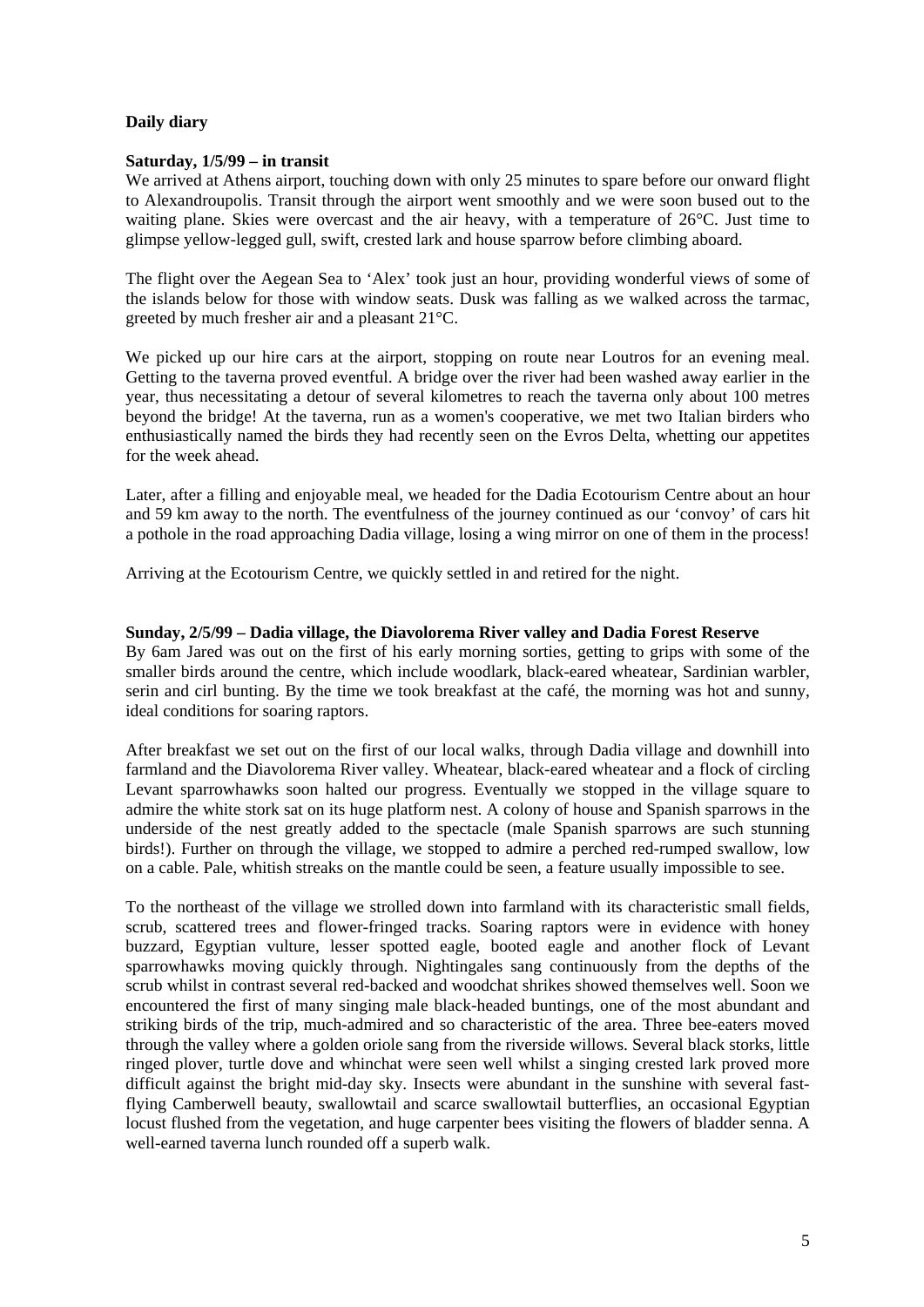During late afternoon we walked up by road to the observation hide overlooking the raptor 'feeding station' in Dadia Forest Reserve. There was a general lull in bird activity with most detection taking place by sound rather than sight. Cuckoo, Sardinian warbler, Eastern Bonelli's warbler and chiffchaff were heard singing, with long-tailed tits seen. A spur-thighed tortoise and praying mantis enlivened the uphill walk. Few birds were in evidence at the 'feeding station', which lacked a fresh supply of carcasses. Vultures were conspicuous by their absence although Egyptian vultures and short-toed eagles were soaring in the vicinity. The highlight came in smaller form with a pair of hawfinches in pines in front of the hide quickly spotted by Keith. Soon, early evening was upon us and we returned to the Centre along the marked forest trail.

The evening was spent in Dadia village for the first of many tasty and sociable evening meals. Later, outside the taverna, were calling scops owls, seen well with the aid of streetlamps and my torch.

# **Monday,3/5/99 – Evros Delta and Loutros**

A short journey on route 95 back towards Alex took us to the Evros Delta where we searched the open, scrubby area north of the railway line. Despite the heat, birds were much in evidence with marsh harrier, short-toed lark, whinchat, red-backed shrike, singing black-headed buntings and a magnificent long-legged buzzard overhead. An obliging calandra lark sang from the ground for several minutes, giving time for good telescope views.

We crossed the railway line and stopped near the bridge over the canal to look for great reed warblers in the tall reed. We waited only a matter of seconds before one came into view, climbing a reed stem and singing simultaneously. Soon another appeared at very close range, staying in view long enough for everyone to see it well through a telescope. By the side of the canal were several enormous marsh frogs basking in the strong sunshine.

After a quick break from birding for water and biscuits, we drove in convoy slowly along the floodbank fringing the huge Drana Lagoon, stopping en route in areas of interest. An Isabelline wheatear, glimpsed tantalizingly, quickly 'disappeared', several red-backed shrikes were present, Cetti's warbler sang loudly and we had to avoid the hazard of spur-thighed tortoises crossing the track in front of us! Eventually we reached a wet area with a flock of 81 feeding little egrets. There were distant rafts of large white birds out on the water – no, not pelicans but mute swans! In the distance we picked up two white-tailed eagles showing, even at long range, their characteristic huge bulk.

The weather was hot and sunny so our packed lunches were eaten in whatever shade could be gleaned from the cars. Birds were everywhere, particularly over Voulgarouda Lagoon on the seaward side of Drana Lagoon, with feeding collared pratincoles, Mediterranean gulls, little gulls, gull-billed terns and white-winged black terns, although they were often too distant for really good views. Nearer were several stunning black-headed wagtails and flocks of avocet, curlew sandpiper and spotted redshank.

As the air cooled during late afternoon we drove up onto the southernmost of the Loutros hills, overlooking the Evros Delta, to the tiny chapel at the top. We enjoyed panoramic views and were able to see far in the distance where we had been earlier that day. After a long hot day some of the group enjoyed a 'potter' in the flower-rich chalk grassland whilst others searched successfully for singing male ortolan buntings on the scrub covered slopes nearby. This is a good area for raptors – three buzzards, a long-legged buzzard and a kestrel were present.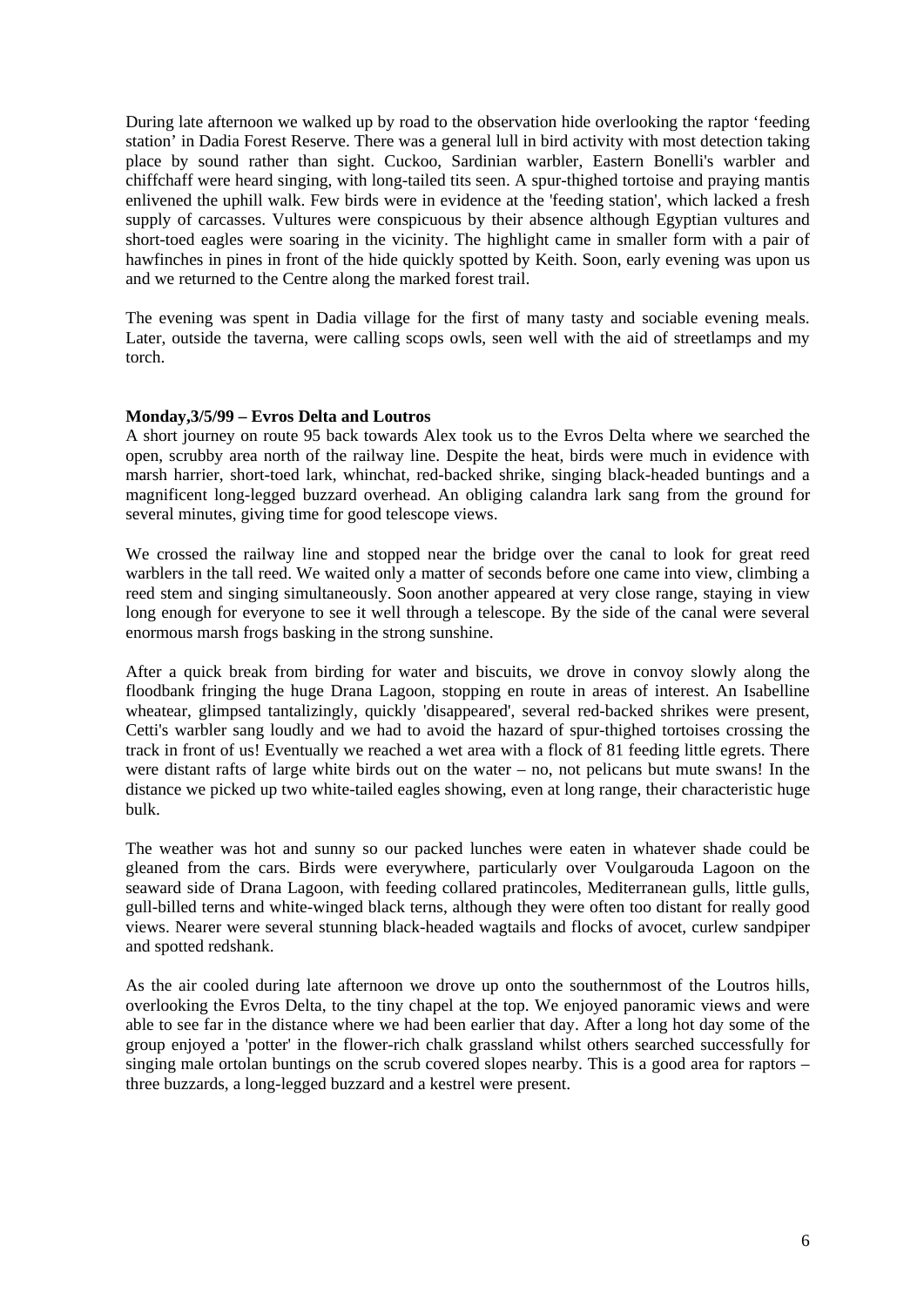#### **Tuesday, 4/5/99 – Evros Delta and the hillslopes east of Loutros revisited**

After breakfast we headed off along route 95 again, this time bound for a different part of the Evros Delta. Our first stop was the recently completed Evros Delta Visitor Centre, south of Loutros, where we were met by Eleni Makrigianni.

Eleni showed us around the centre and gave a splendid introductory talk on the wildlife and conservation of the delta. With our appetites whetted, we were whisked off by minibus (with Chris following behind in the car) to the Anthi lagoons, west of the Loutrou River. This area of shallow freshwater, fringed with reed, rushes and willows, is very different in character to Drana Lagoon, being smaller and more intimate, allowing closer views of the birds.

Heading out on foot towards the beach, birds were around us in abundance and at times it was difficult to decide what to look at next! An adult and two immature white pelicans drifted past at low level, giving good views. Collared pratincoles, whiskered terns and gull-billed terns fed over the lagoons and several squacco herons were foraging from the edges of the track or in the shallows. The drying western lagoon, coated in water-crowfoot, had feeding grey herons, little egrets and a flock of over 40 glossy ibis. Waders were also present with black-winged stilt, wood sandpiper and large flocks of ruff and spotted redshank, many of the latter in spangled summer plumage. Some of us spotted a swimming grass snake and along the track were clouds of blue damselflies (sorry, I didn't identify them – there were too many birds!).

It was hot and sunny again today (over 31°C) so we stopped on the beach for lunch. Kentish plover, sanderling and turnstone were feeding along the shoreline, with a few sandwich terns offshore. After lunch we walked west along the beach towards a large flock of loafing gulls. The group furthest in front enjoyed excellent views of resting Mediterranean gulls, more Kentish plovers and a hoopoe foraging on the beach, but unfortunately the gulls and hoopoe had flown by the time the others had caught up.

Later in the afternoon we gave our thanks to Eleni for spending the day with us and headed for the nearby village of Loutros where we stopped briefly at the river to look at the Judas trees. Several Spanish sparrows were collecting dried grass for nest material and a party of 19 bee-eaters flew overhead.

On a nearby track, most of the group walked steadily up onto the hillslopes east of Loutros, whilst others pottered for plants and butterflies lower down. A layer of high cloud made walking easier, although by this time of the day, many birds had become inactive and difficult to see. Short-toed lark, woodlark and tree pipit were present in the mosaic of chalk grassland and scrub, with a Sardinian warbler giving reasonable if intermittent views down on the scrubby slope. Sitting for a while to admire the view, we could hear singing turtle dove, cuckoo, nightingale, whitethroat, golden oriole, chaffinch, ortolan bunting and corn bunting – marvellous sounds. Buzzard and longlegged buzzard were seen again today, as well as two Levant sparrowhawks.

Before returning downhill a large, basking European glass lizard surprised Jenny (and *vice versa*!) and we came across a Hermann's tortoise. Lower down the slope we recorded our second hoopoe of the day before driving back to Dadia after a terrific day.

# **Wednesday, 5/5/99 – Dadia Forest Reserve, west of Lefkimi**

A cloudy, dull morning was not ideal for an outing up to the radio mast on one of the high, rocky outcrops in Dadia Forest Reserve, west of Lefkimi. We hoped the cloud would lift and after leaving route 95 at Provatonas, drove west around the edge of Lefkimi, stopping en route nearby to look for a colony of breeding red-rumped swallows. Curiously, the swallows were absent although the stop was worthwhile, as we met a local farmer and saw grey wagtail. Woodchat shrikes were scrutinized on the way before we eventually entered forest and began to climb steeply uphill, via the hairpin bends!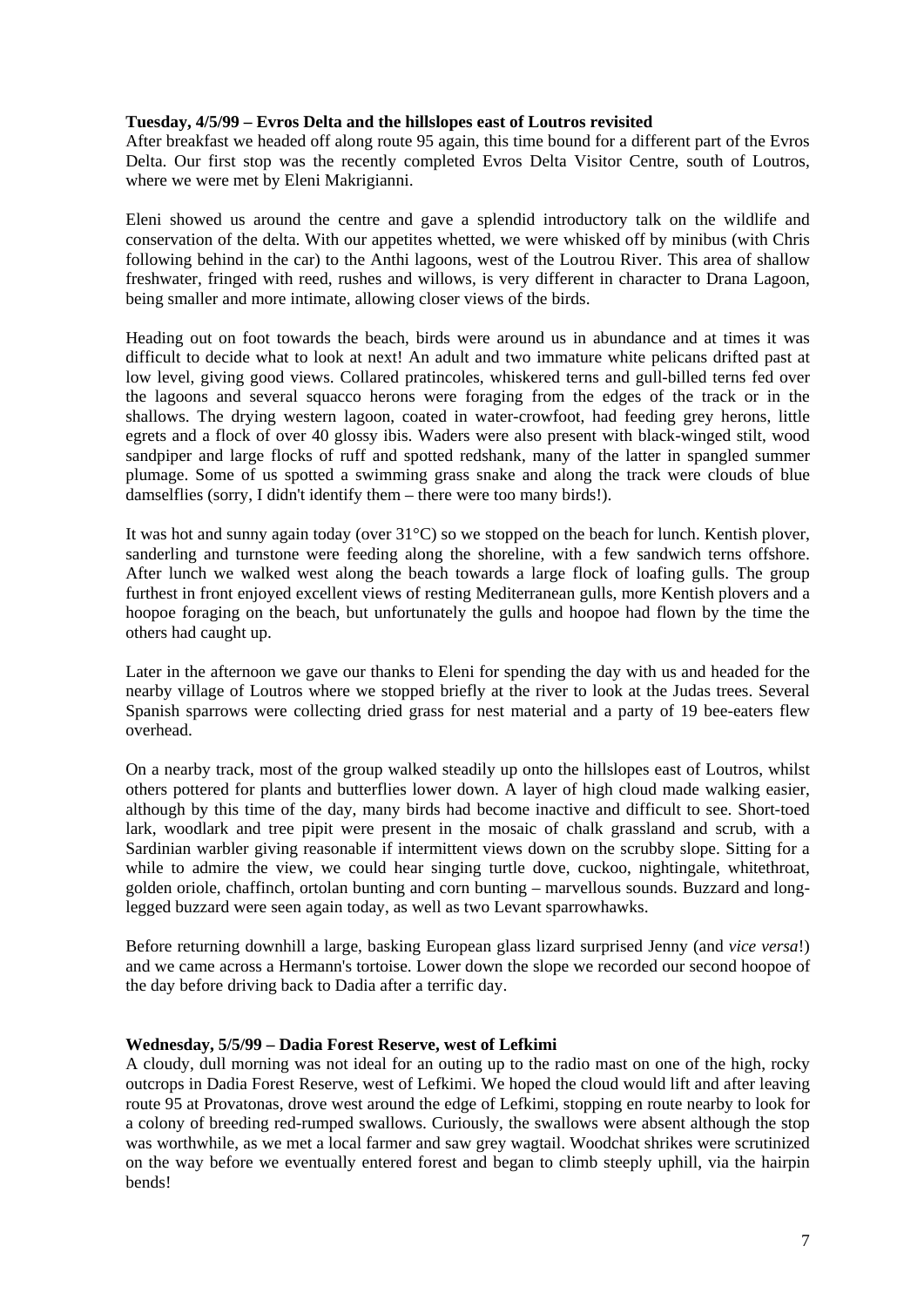With low cloud and a cool breeze, jackets and fleeces were the order of the day once at the radio mast. We pottered along the road, admiring and identifying some of the many spectacular plants in flower including peony, wild tulip and lady orchid. In the cooler air many of the butterflies were torpid, allowing us time to confirm the identity of a Glanville fritillary. Chris and I scanned in vain the many cavities in the huge outcrops of rock for breeding eagle owl. Most of the group did, however, enjoy views of black-eared wheatear, blue rock thrush, crag martin, raven and ortolan bunting, and a fine male hawfinch perched briefly in the top of a pine close to Mike and me Most raptors were keeping a low profile but we had good 'eye-level' views of displaying short-toed eagles.

For lunch we headed downhill, stopping on the way to photograph a stunning patch of crane's-bill in what by this time was bright sunshine. An ideal picnic spot was found at the edge of the forest, where it merged with scrub along a narrow stream valley, with singing Eastern Bonelli's warblers nearby. Unintentionally we ended up pottering here for the afternoon (it was such a pleasant, peaceful spot!), finding white helleborine in the process. Jared explored the stream, soon finding smooth newt and yellow-bellied toad, as well as both terrapin species. Subalpine and Sardinian warblers were present in the scrub, the former carrying food, and a female *Ficedula* flycatcher was glimpsed briefly – almost certainly a semi-collared flycatcher. As the afternoon wore on golden orioles were added and at last Keith, Joyce and I had good if brief views of Eastern Bonelli's warbler.

Satisfied after a very relaxing and enjoyable afternoon, we headed back to Dadia, stopping in Provatonas for ice cream and drinks on the way.

#### **Thursday, 6/5/99 – Dadia Forest Reserve, the Diavolorema River valley and Soufli**

A group of nine black vultures over the Ecotourism Centre got the morning off to a good start. After breakfast we set off on the second of our local walks through the village, downhill into the Diavolorema River valley, with its characteristic small fields and scrub.

Overnight the wind had veered to the north, bringing cooler, windier weather with a spot or two of rain. Initially, finding birds was hard work but once out into the farmland there were a number of birds to get our teeth into. An olivaceous warbler uncharacteristically sat in view for several minutes allowing everyone to see it through the 'scope. Shrikes were plentiful with a woodchat and singing black-headed bunting in the same field of view and five male red-backed shrikes together in a small field. We reached the road and immediately came across a pair of masked shrikes (the male in immaculate plumage). With three shrike species seen, we had continued only a little further before also finding a lesser grey shrike and a Syrian woodpecker, although several of the group had already gone ahead for a brisk walk to relieve the cold! There was nothing for it but to christen this part of the valley 'shrike corner'!

Despite the weather, raptors were also in evidence with two soaring lesser spotted eagles, the first views of the week for the whole group, plus a black kite and a female goshawk. On the way back to the village an Eastern Bonelli's warbler gave brief, frustrating views but we fared better with golden orioles and a red squirrel, rounding off an exciting morning.

After lunch at the café, some of the group drove into nearby Soufli. Unfortunately the silk museum and many of the shops were closed but it did provide an opportunity to see a border town of the region. Several silk purchases were made, including a tie for Chris, as well as stamps for postcards, and some enjoyed a reasonable cup of tea or coffee in one of the Kafeneia. Even here in the town we managed to find a few birds including a soaring booted eagle and a probable peregrine.

On the way back we stopped to watch, at very close quarters, a hunting pale-phase booted eagle which 'crashed' into the roadside vegetation before carrying off a large green lizard.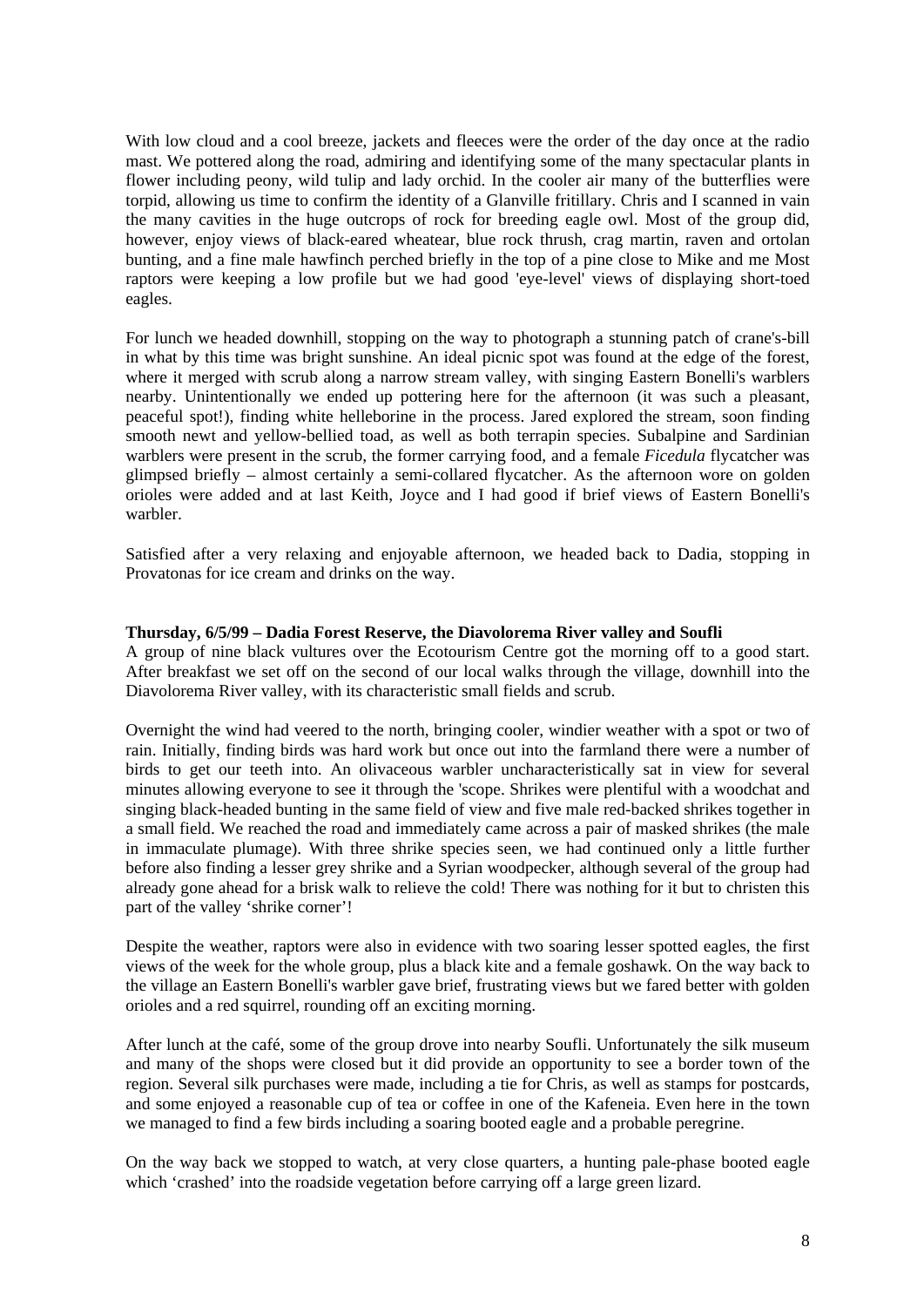## **Friday, 7 /5/99 – Dadia Forest Reserve and a return to the Evros Delta**

After breakfast we returned by minibus to the observation hide overlooking the raptor 'feeding station' in Dadia Forest Reserve. There were still no fresh carcasses at the site although this time vultures were present, with one each of Egyptian, griffon and black vultures perched in adjacent trees.

Friday was a free day with most opting for a return to Drana Lagoon on the delta. Conditions were cooler with an overcast sky and a strong northerly wind but, using the cars as 'hides' we worked our way around the raised bank in relative comfort, as far as the pump houses. Red-backed shrikes were more numerous along the bank to the north of the lagoon and may have included migrants held up in the strong wind. A pair of Isabelline wheatears were in the same location as the one glimpsed earlier in the week but this time we were able to see them well through the 'scope whilst being buffeted by the wind.

There was still a large flock of spotted redshank on the lagoon and we found a feeding group of about 15 little stints close to the bank. Two pairs of very obliging stone-curlews were found, beyond the area visited on Monday. One of the pairs fed along the edges of a stony track and nearby there was another Isabelline wheatear and a tawny pipit. A flighty hoopoe was flushed from the bank ahead of us and whilst searching for it the front group spotted a European souslik (a small, sandy-coloured rodent) on the bank ahead. To the amazement of Joyce and I, it seemed to vanish without a trace into the bank – an amazing optical illusion as it retreated into its burrow. Two distant red-footed falcons hunted over the rough grazing marshes whilst later, as we sheltered from the wind behind the pump houses, a fine male dashed past us at close range. As we looked towards Turkey and several distant mosques, four white storks and a black stork moved purposefully north along the Evros valley, high above the border.

Finally, on the way back towards route 95, we came across a female hen harrier to the north of the railway line, adding another raptor species to an already impressive list. Approaching Dadia village, another impromptu stop was made to watch a pair of lesser spotted eagles soaring over the road.

#### **Saturday, 8/5/99 – homeward bound**

We set off from the Ecotourism Centre bound for Alex airport in the coolness of first light, for an early morning flight to Athens. A hobby, the penultimate raptor of the trip, flew into view alongside route 95 near Feres, the main avian event on this leg of the journey.

After a delayed departure from Alex, we arrived at Athens airport only to find that our onward flight to Heathrow had also been put back, allowing ample time for a trip into Athens. We left our luggage and headed for the taxi rank, meeting up again 25 minutes later at the Acropolis, amid hoards of tourists.

Chris and I headed off towards the old town for shopping and a coffee, leaving the rest of the Honeyguiders to look around the Acropolis or do some casual birding in the surrounding parkland. A peregrine soared over the old town whilst a few alpine swifts mingled with swifts above the Acropolis. Despite the moderate heat of the morning and considerable numbers of tourists, those still birding managed to find Rüppell's warbler, firecrest and rock nuthatch before it was time to head back to the airport for an early afternoon flight to London Heathrow.

The week yielded many wildlife highlights and memories, and new friends were made. Many thanks to Angela and John for driving and for their tolerance of the occasional pothole. Many thanks to everyone from Chris and myself for being such good company.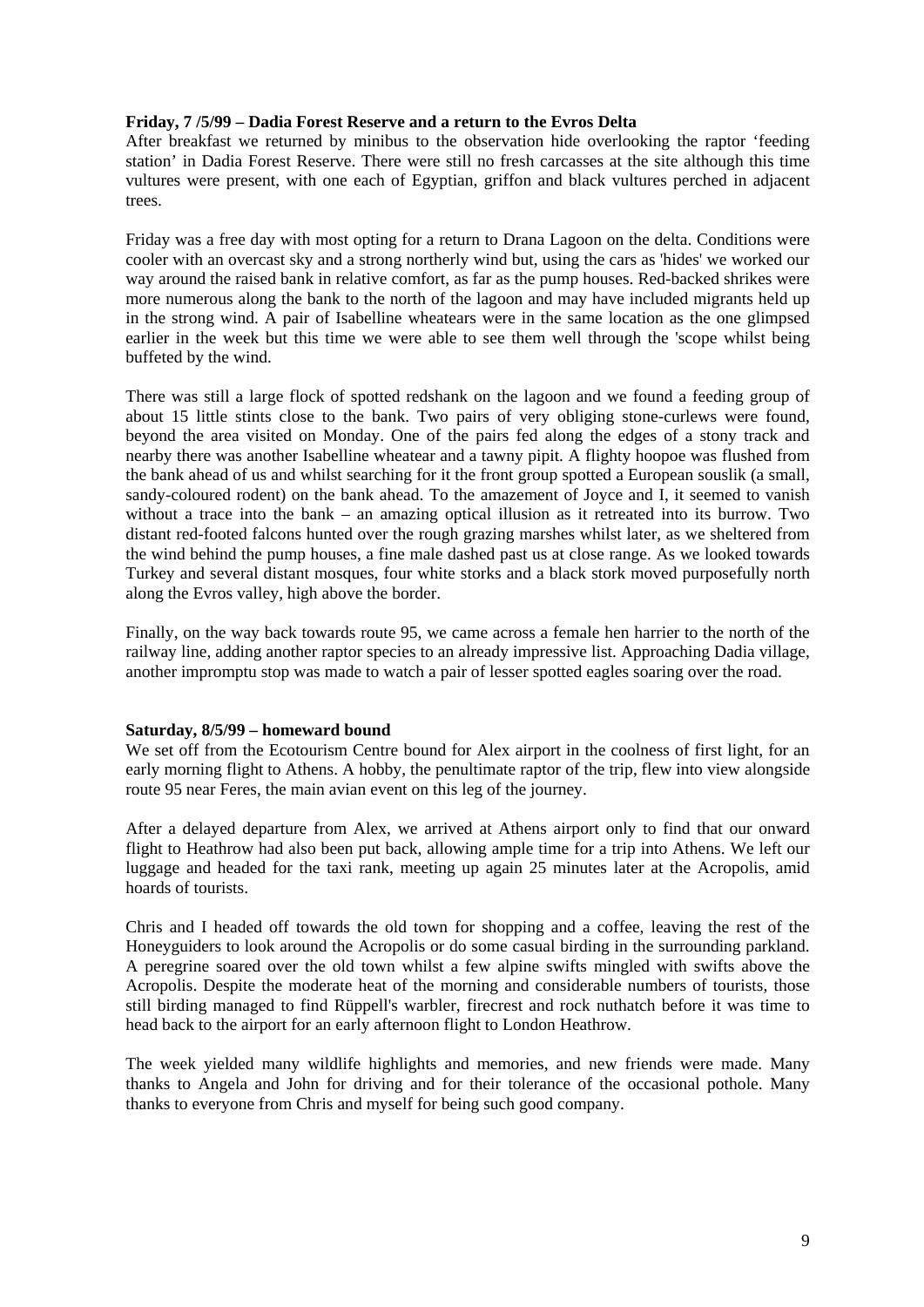# **Systematic lists**

# **Birds**

English & scientific names, and status are based on *The Birds of Greece* (Handrinos & Akriotis 1997) except for Bonelli's warbler which is now considered to be a distinct species, Eastern Bonelli's warbler *Phylloscopus orientalis* (see *lbis* 139:197-201). Status is general and refers to Greece as a whole.

#### **Great crested grebe**

Fairly widespread and locally common resident, common and widespread winter visitor Several, Drana Lagoon, Evros Delta, 3/5.

#### **Cormorant**

Fairly widespread and locally common resident, common and widespread winter visitor

Evros Delta, 3/5, 4/5 & 7/5. Seen most frequently along the coastal margins.

#### **White pelican**

Scarce and local summer visitor and passage migrant

An adult and 2 immatures over the Anthi lagoons, Evros Delta, 4/5.

#### **Squacco heron**

Common but local summer visitor, common and widespread passage migrant

Anthi lagoons, Evros Delta, 4/5.

#### **Little egret**

Fairly common and widespread resident, common and widespread passage migrant A group of 81, Drana Lagoon, Evros Delta, 3/5; present in good numbers on the Anthi lagoons, Evros Delta, 4/5 and on Drana Lagoon, Evros Delta, 7/5.

# **Grey heron**

Common and widespread resident Several, Evros Delta, 3/5, 4/5 & 7/5.

# **Purple heron**

Rare and local summer visitor, fairly common passage migrant

3+, Anthi lagoons, Evros Delta, 4/5; 7, Drana Lagoon, Evros Delta, 7/5.

# **Black stork**

Rare and local summer visitor and passage migrant

9, over Dadia Forest Reserve, Diavolorema River valley, Dadia and the surrounding area, 2/5; singles, hillslopes east of Loutros, 3/5; west of Provatonas, 5/5, and over the Diavolorema River valley, Dadia, 6/5. 3+ over Dadia Forest Reserve (seen from the hide at the raptor 'feeding station,) and 1 moving north along the Evros valley with 4 white storks, Evros Delta,7/5.

# **White stork**

Widespread and locally common summer visitor and passage migrant

Several seen daily, 2/5-7/5. 4 moving north along the Evros valley with a single black stork, 7/5. Occupied nests in the village square, Dadia; in Loutros, Provatonas, Monastiraki and south of Soufli.

# **Glossy ibis**

Rare and local summer visitor, fairly common and widespread passage migrant

A flock of 42 plus several smaller groups, Anthi lagoons, Evros Delta, 4/5; c.10,Drana Lagoon, Evros Delta, 7/5.

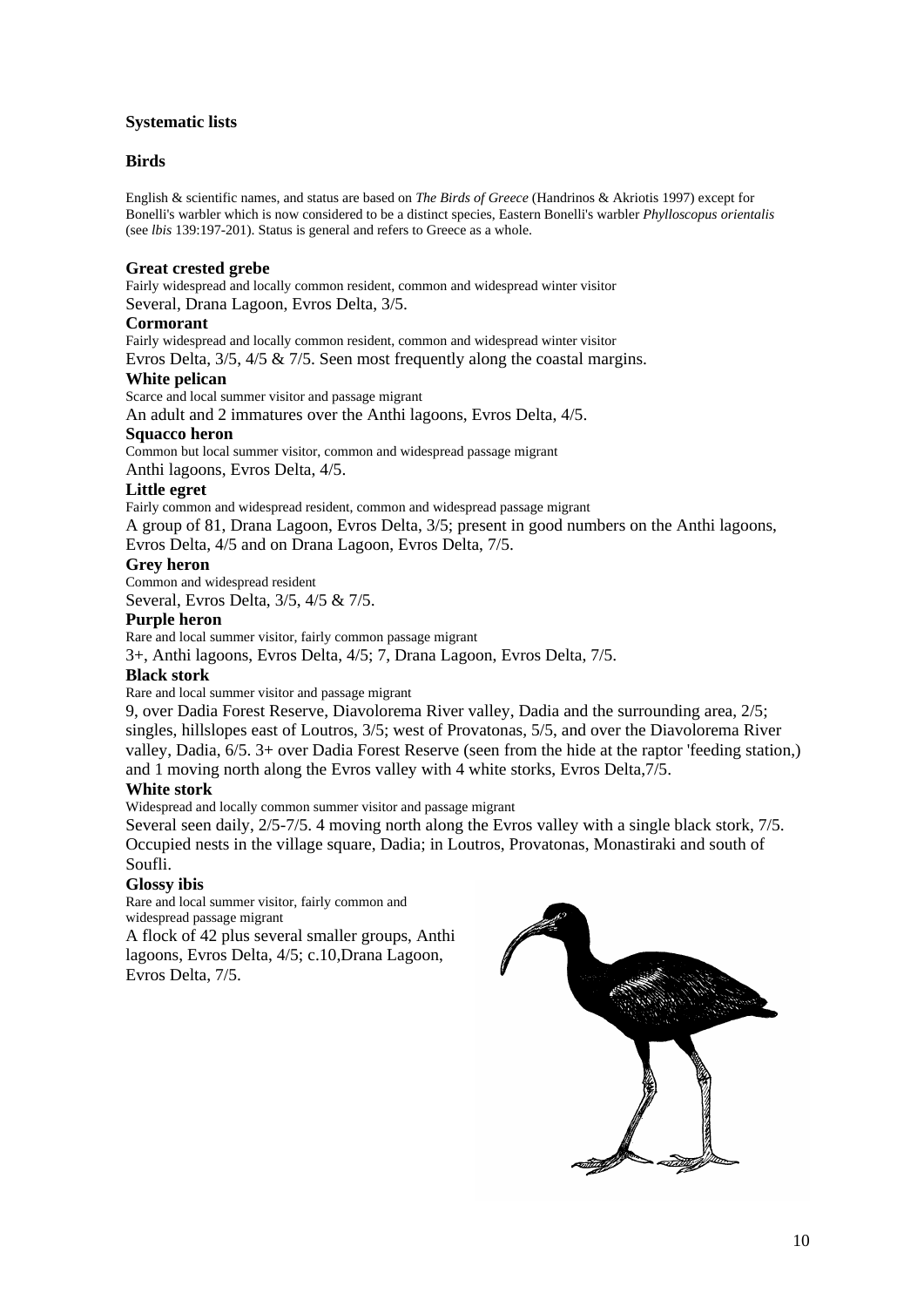# **Spoonbill**

Rare and local resident

2, Anthi lagoons, Evros Delta, 4/5.

# **Mute swan**

Rare and local resident, locally common winter visitor

Very numerous, Drana Lagoon, Evros Delta,3/5 & 7/5; several present on the Anthi lagoons, Evros Delta, 4/5.

#### **Shelduck**

Scarce and local resident, fairly widespread and locally common winter visitor

1, Drana Lagoon, Evros Delta, 3/5; c.8, Drana Lagoon, Evros Delta, 7/5.

#### **Mallard**

Fairly widespread but scarce resident, very common and widespread winter visitor

Singles, Drana Lagoon, Evros Delta, 3/5; Anthi lagoons, Evros Delta , 4/5 and 2+, Drana Lagoon, Evros Delta, 7/5.

# **Pintail**

Common and widespread winter visitor and passage migrant

Several, Monolimni (Paloukia) Lagoon, Evros Delta, 7/5.

#### **Garganey**

Scarce and local summer visitor, common and widespread passage migrant

5, Anthi lagoons, Evros Delta, 4/5.

#### **Shoveler**

Fairly widespread and common winter visitor and passage migrant

Several, Drana Lagoon, Evros Delta,3l5; c.5, Monolimni (Paloukia) Lagoon, Evros Delta, 7/5.

#### **Honey buzzard**

Widespread but scarce summer visitor and passage migrant

1 soaring with several other raptors over the edge of Dadia Forest Reserve, 2/5.

#### **Black kite**

Rare and local resident, scarce winter visitor and passage migrant

1, Diavolorema River valley, Dadia, 6/5.

#### **White-tailed eagle**

Rare and local resident

2 immatures, Drana Lagoon, Evros Delta, 3/5.

# **Egyptian vulture**

Fairly widespread and locally fairly common summer visitor and passage migrant

7 in the Dadia area, 2/5; 1, Anthi lagoons, Evros Delta, 4/5; 2, radio mast (Kerea), Dadia Forest Reserve, west of Lefkimi, 5/5;3 at the raptor 'feeding station', Dadia Forest Reserve, 7/5.

# **Griffon vulture**

Fairly common but local resident

Several in the Dadia area, 2/5 and 1 at the raptor 'feeding station', Dadia Forest Reserve, 7/5. Individuals soaring over the forest seen daily from the Ecotourism centre.

**Black vulture**  Rare and local resident Several in the Dadia area, 2/5 (outnumbering griffons) and 6/5; 3 at the raptor 'feeding station', Dadia Forest Reserve, 7/5. Individuals soaring over the forest seen daily from the Ecotourism Centre (also outnumbering griffons), with a group of 9 on 6/5.

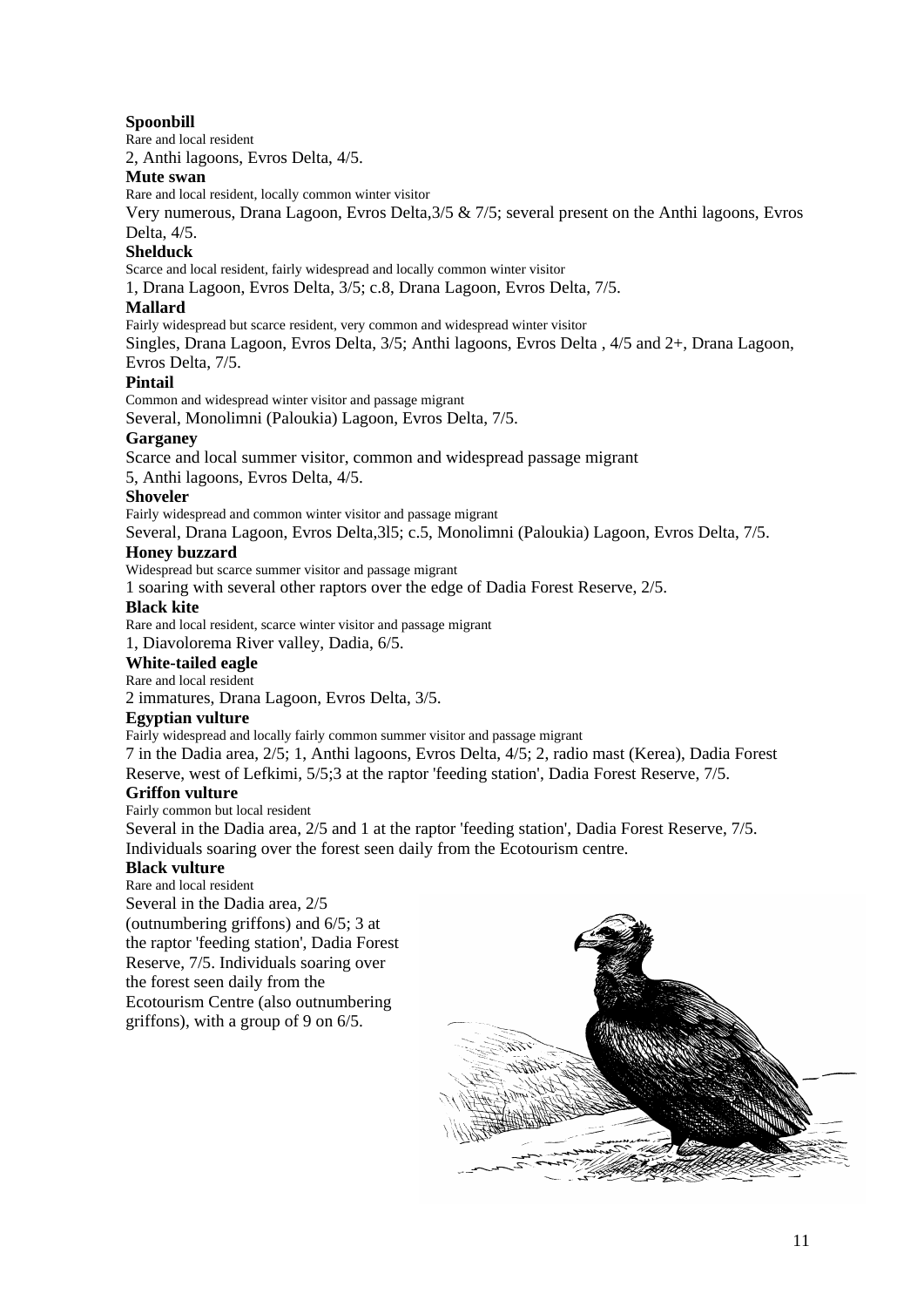# **Short-toed eagle**

Fairly common and widespread summer visitor

5 in the Dadia area, 2/5; l, Evros Delta, 3/5; 6, radio mast (Kerea) and surrounding area, Dadia Forest Reserve, west of Lefkimi, 5/5; several, Dadia Forest Reserve, 7/5.

# **Marsh harrier**

Fairly widespread but scarce resident, common winter visitor and passage migrant

Several, Evros Delta, 3/5, 4/5 & 7/5. Frequently seen hunting over arable farmland and scrub,

including an individual hunting over arable farmland adjacent to route 95, south of Monastiraki. 1 west of Provatonas, 5/5.

# **Hen harrier**

Widespread and locally fairly common winter visitor and passage migrant

A female, north of the railway line, Evros Delta, 7/5.

# **Goshawk**

Fairly common and widespread resident

Singles, Dadia, 3/5 & 5/5; a female, Diavolorema River valley, Dadia, 6/5.

#### **Sparrowhawk**

Fairly widespread and locally fairly common resident, common and widespread winter visitor

1, west of Lefkimi, 5/5. Probable sparrowhawks were seen on the hillslopes east of Loutros, 4/5 and in Soufli, 6/5.

# **Levant sparrowhawk**

Fairly widespread and locally fairly common summer visitor and passage migrant

Flocks of 9 and 13, Dadia, 2/5; 2, hillslopes east of Loutros, 4/5; 1, Dadia,7/5.

# **Buzzard**

Common and widespread resident and winter visitor

2, Dadia, 2/5; 2, Evros Delta,3 51, 3, hillslopes east of Loutros, 3/5; l, hillslopes east of Loutros, 4/5; several, radio mast (Kerea) and surrounding area, Dadia Forest Reserve, west of Lefkimi, 5/5; 1, Diavolorema River valley, Dadia, 6/5; 1, Dadia Forest Reserve, 7/5; 1, seen from route 95, on route to Evros Delta, 7/5.

# **Long-legged buzzard**

Fairly widespread and locally fairly common partial migrant

Singles, north of the railway line, Evros Delta, 3/5; hillslopes east of Loutros, 3/5; Loutros (near the Visitors' Centre), 4/5; hillslopes east of Loutros,4/5.

# **Lesser spotted eagle**

Fairly widespread and locally fairly common summer visitor and passage migrant

1 over farmland, Dadia, 2/5; 2, Diavolorema River valley, Dadia, 6/5; 2, Diavolorema River valley, Dadia, 7/5.

# **Booted eagle**

Fairly widespread and locally fairly common summer visitor and passage migrant

3 (including 2 dark phase birds), Dadia, 2/5; singles, west of Provatonas, 5/5; Diavolorema River valley, Dadia, 6/5 (taking a large, green lizard); Soufli, 6/5; Dadia Forest Reserve, 7/5.

# **Kestrel**

Common and widespread resident

Singles, 2/5,3/5 &7/5, with 2 along route 95, 7/5.

1-2 seen near the Acropolis in Athens on the return journey, 8/5.

# **Red-footed falcon**

Common and widespread passage migrant

Perched individuals in arable farmland alongside route 95: a female near Monastiraki, 3/5 and a male near Feres, 4/5. 3, Drana Lagoon, Evros Delta, 7/5.

# **Hobby**

Fairly common and widespread summer visitor and passage migrant

1, early moming, near Feres, 8/5.

#### **Moorhen**

Common and widespread resident

1, Loutrou River, Loutros, 4/5.

#### **Coot**

Common and widespread resident, very common winter visitor Several, Evros Delta, 3/5 & 4/5.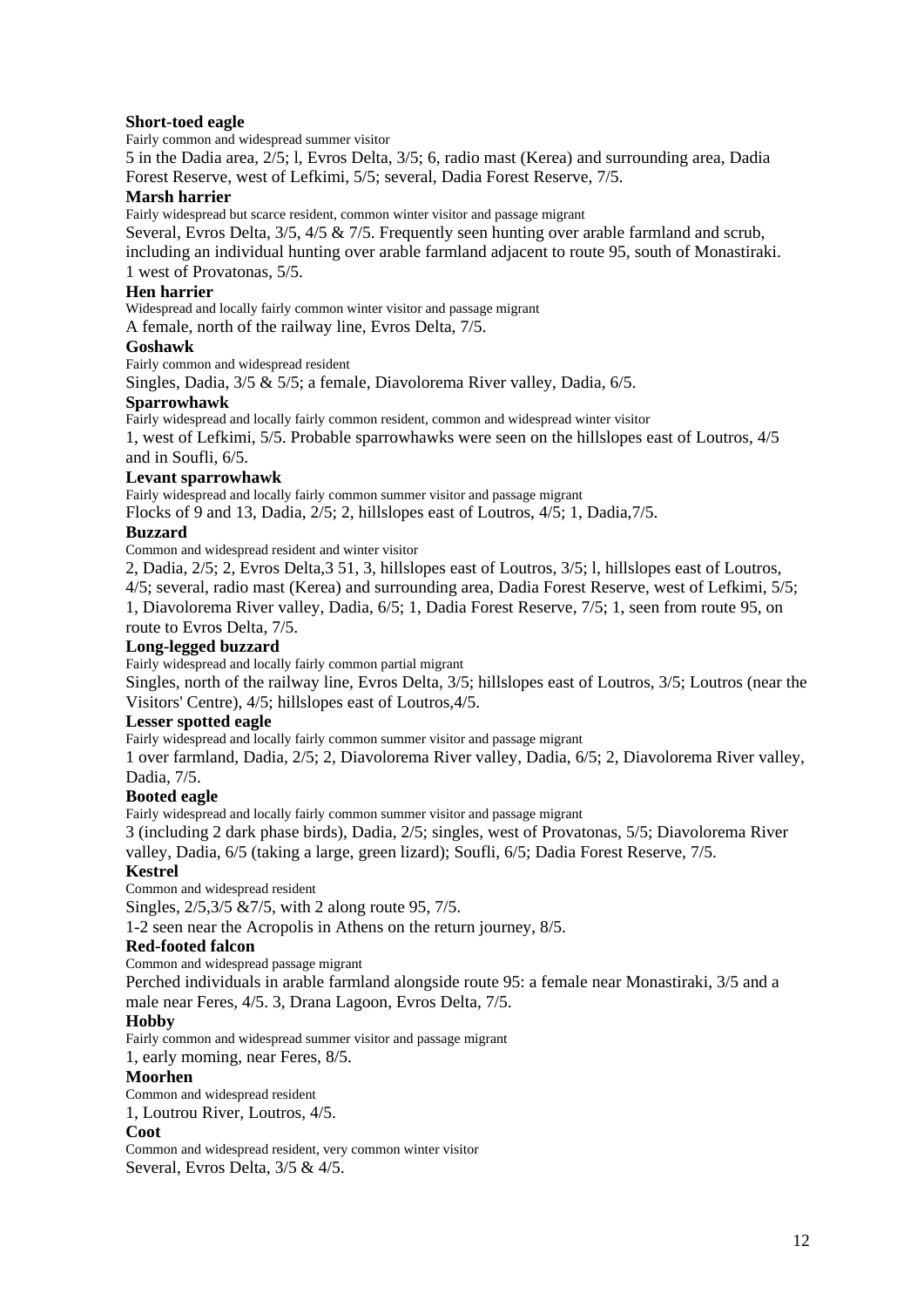# **Oystercatcher**

Scarce and local resident, fairly common winter visitor

Small numbers, Evros Delta, 3/5, 4/5 & 7/5.

# **Black-winged stilt**

Fairly widespread and locally common summer visitor, common and widespread passage migrant Anthi lagoons, Evros Delta, 4/5.

#### **Avocet**

Fairly widespread and locally fairly common resident and winter visitor

Evros Delta , 3/5 , 4/5 & 7/5 .

# **Stone-curlew**

Fairly widespread and locally fairly common summer visitor and passage migrant

2 pairs, Drana Lagoon, Evros Delta, 7/5.

# **Collared pratincole**

Fairly common but local summer visitor, widespread passage migrant

Numerous, Evros Delta, 3/5; Anthi lagoons, Evros Delta, 4/5.

# **Little ringed plover**

Fairly common and widespread summer visitor and passage migrant

2, Diavolorema River valley, Dadia, 2/5; 1, Diavolorema River valley, Dadia,7/5.

#### **Ringed plover**

Fairly common and widespread passage migrant, rare winter visitor

Evros Delta, 3/5.

#### **Kentish plover**

Common and widespread resident

Several along the shoreline near Anthi lagoons, Evros Delta, 4/5; 1, Drana Lagoon, Evros Delta, 7/5.

#### **Grey plover**

Fairly widespread and locally common winter visitor and passage migrant

5, Evros Delta, 7/5.

# **Lapwing**

Scarce and local resident, common and widespread winter visitor

3, Anthi lagoons, 4/5; 2, Drana Lagoon, Evros Delta, 7/5.

# **Sanderling**

Fairly common and widespread passage migrant, scarce winter visitor

Several, feeding along the shoreline near Anthi lagoons, Evros Delta, 4/5.

# **Little stint**

Very common and widespread passage migrant, locally common winter visitor

Several small flocks, including 15+ on 7/5, Drana Lagoon, Evros Delta, 3/5 & 7/5.

# **Curlew sandpiper**

Widespread and locally common passage migrant

Several flocks, Drana Lagoon, Evros Delta, 3/5.

#### **Dunlin**

Common and widespread winter visitor and passage migrant

Drana Lagoon, Evros Delta, 3/5 & 7 5.

#### **Ruff**

Very common and widespread passage migrant, scarce winter visitor

Drana Lagoon, Evros Delta, 3/5; a large flock, Anthi lagoons, Evros Delta, 4/5.

#### **Snipe**

Common and widespread winter visitor and passage migrant

1, Anthi lagoons, Evros Delta, 4/5.

#### **Whimbrel**

Widespread but scarce passage migrant

A few along the coastal margins, Evros Delta, 3/5.

#### **Curlew**

Common and widespread winter visitor and passage migrant Several along the coastal margins, Evros Delta , 4/5 & 7/5.

13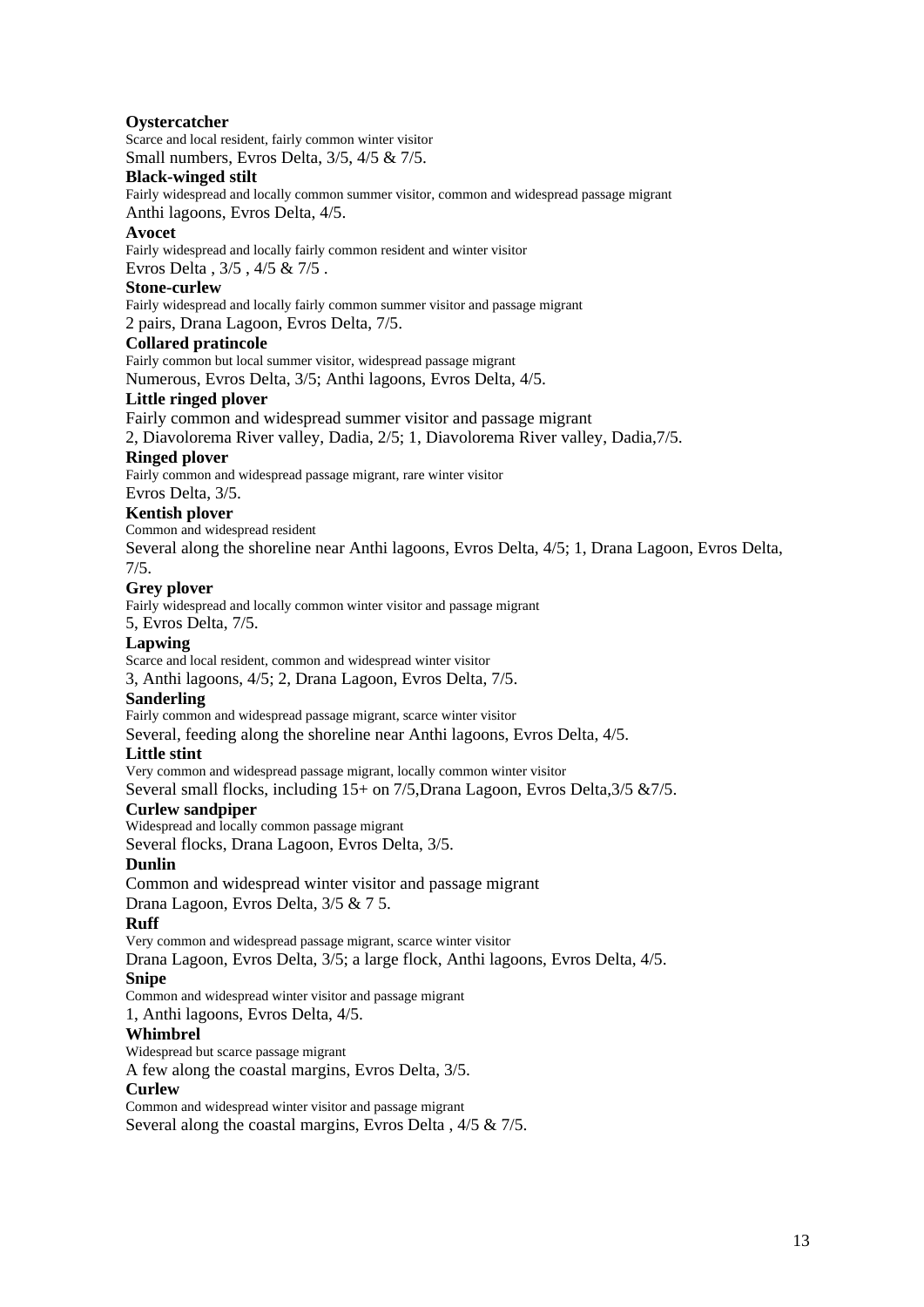## **Spotted redshank**

Fairly common and widespread passage migrant, scarce winter visitor

Several large flocks, Drana Lagoon, Evros Delta, 3/5 & 7/5; a large flock, Anthi lagoons, Evros Delta, 4/5.

#### **Redshank**

Widespread and locally common resident Evros Delta, 3/5.

#### **Greenshank**

Fairly common and widespread passage migrant, scarce winter visitor

Singles, Drana Lagoon, Evros Delta, 3/5 and Anthi lagoons, Evros Delta, 4/5.

#### **Green sandpiper**

Fairly common and widespread winter visitor and passage migrant

2, Evros Delta, 7/5.

#### **Wood sandpiper**

Common and widespread passage migrant

9, plus two small flocks, Anthi lagoons, Evros Delta, 4/5; 1 moving over Dadia village after dark, 5/5; 1, Drana Lagoon, Evros Delta,7/5.

#### **Common sandpiper**

Rare and local summer visitor, fairly common and widespread passage migrant

1, Evros Delta, 3/5; l, Loutrou River, Loutros, 4/5; 2, Evros Delta, 7/5.

#### **Turnstone**

Fairly common and widespread passage migrant

1, along the shoreline near Anthi lagoons, Evros Delta, 4/5.

#### **Mediterranean gull**

Widespread and locally common resident

Very numerous along the coastal margins west of Drana Lagoon, Evros Delta, 3/5 , 4/5 & 7/5 .

#### **Little gull**

Widespread and locally common passage migrant, scarce winter visitor

4 feeding over Voulgarouda Lagoon, Evros Delta, 3/5; 1, Anthi lagoons, Evros Delta, 4/5.

#### Black-headed gull

Rare and local resident, very common and widespread winter visitor

2, Evros Delta, 3/5; small numbers, Evros Delta, 4/5 & 7/5. Seen most frequently along the coastal margins.

# **Yellow-legged gull**

Very common and widespread resident Evros Delta, 3/5, 4/5 & 7/5. Seen most frequently along the coastal margins. Also seen in Athens, 1/5 & 8/5.

# **Gull-billed tern**

Scarce and local summer visitor and passage migrant

Several, Evros Delta, 3/5 & 7/5; a flock of 14, plus several other individuals, Anthi lagoons, Evros Delta, 4/5.

# **Sandwich tern**

Rare and local resident, common and widespread winter visitor and passage migrant Several offshore, near the Anthi lagoons, Evros Delta, 4/5.

#### **Common tern**

Widespread and locally common summer visitor and passage migrant

Several, Evros Delta, 3/5, 4/5 & 7/5.

#### **Little tern**

Widespread and locally common summer visitor and passage migrant Several, Evros Delta, 3/5, 4/5 & 7/5.

# **Whiskered tern**

Rare and local summer visitor, common passage migrant

Good numbers feeding over the Anthi lagoons, Evros Delta, 4/5. Several were perched on telegraph wires.

#### **Black tern**

Rare and local summer visitor, common passage migrant 60+ feeding over Voulgarouda Lagoon, Evros Delta,7/5.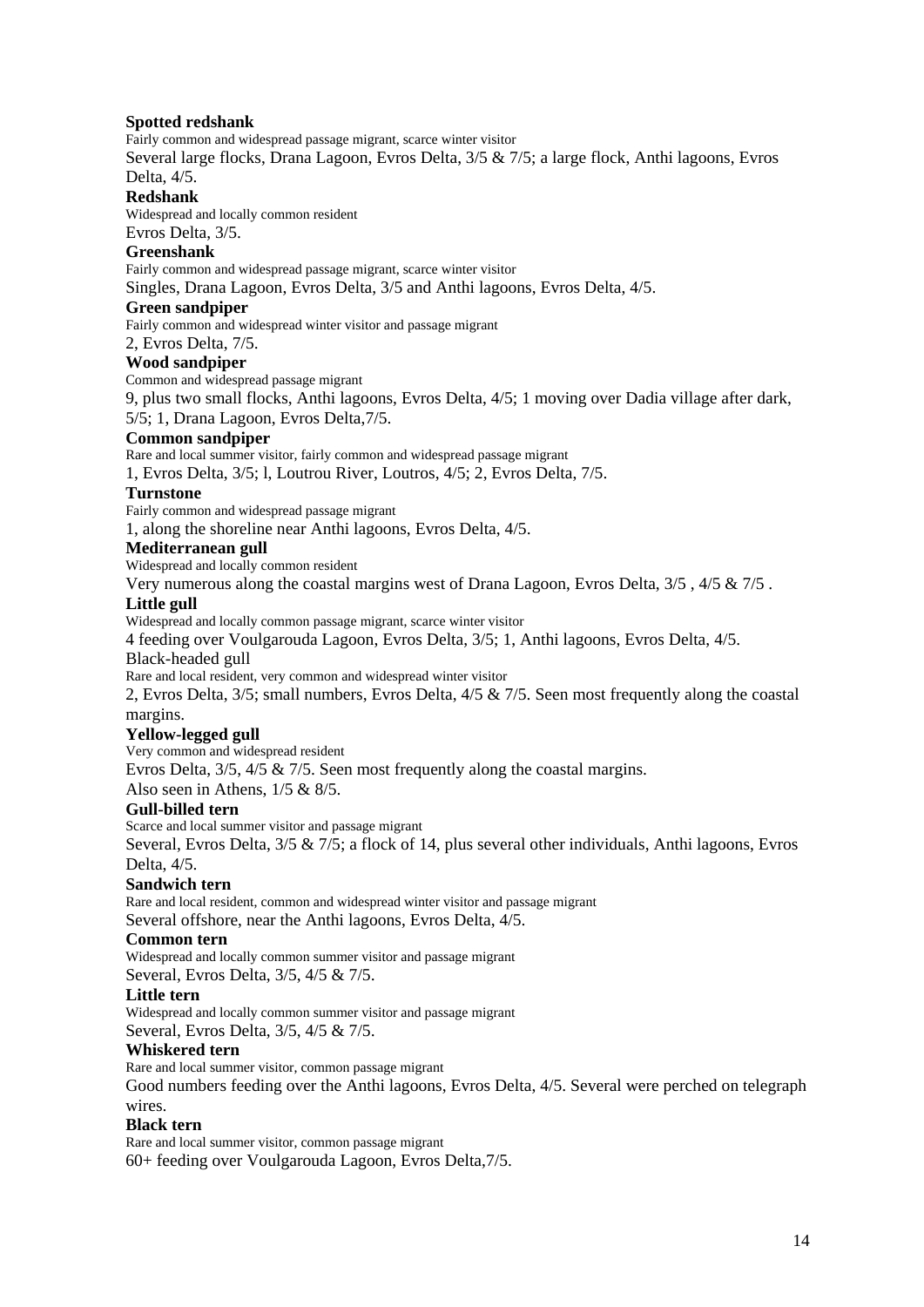#### **White-winged black tern**

Common and widespread passage migrant

Several birds feeding over Voulgarouda Lagoon and 2, Drana Lagoon, Evros Delta, 3/5, with a single over Voulgarouda Lagoon, 7/5.

#### **Rock dove (Feral pigeon)**

Status?

Seen 3/5 & 4/5.

# **Woodpigeon**

Fairly common and widespread resident Singles, Dadia Forest Reserve, 2/5 & 6/5.

#### **Collared dove**

Common and widespread resident

Seen daily, 2/5-7/5.

Also seen around the Acropolis in Athens on the return journey, 8/5.

#### **Turtle dove**

Common and widespread summer visitor and passage migrant

Small numbers seen daily, 2/5-7/5, with a flock of 30+ between Loutros and Monastiraki, 7/5. **Cuckoo** 

Fairly widespread but scarce summer visitor, widespread and fairly common passage migrant Heard daily, 2/5-7/5, with a few individuals seen.

#### **Scops owl**

Common and widespread partial migrant

Up to 4 birds calling in and close to the village each evening after dark, 2/5-7/5. A pair in the vicinity of the school and church near the village square were seen on three evenings, with exceptionally good views on 2/5 & 7/5.

# **Tawny owl**

Fairly common and widespread resident

1 heard, late evening, Dadia village, 5/5.

#### **Swift**

Very common summer visitor and passage migrant

Seen daily, 2/5-7/5. Also seen in Athens, 1/5 & 8/5.

#### **Bee-eater**

Widespread and locally common summer visitor and passage migrant

3, Diavolorema River valley, northeast of Dadia village, 2/5; 19 high over Loutros, 4/5; 4 perched on telegraph wires west of Provatonas, 5/5; 4, Diavolorema River valley, Dadia, 6/5.

# **Roller**

Scarce and local summer visitor and passage migrant

Several, presumably migrants, perched on wires in arable farmland alongside route 95 in the Feres area, south to Monastiraki: 7, 3/5; 2, 4/5 & 1, 7/5. 1 perched on wires in arable farmland, west of Provatonas, 5/5.

# **Hoopoe**

Fairly common and widespread summer visitor and passage migrant

1, Dadia Forest Reserve, 2/5; 1 heard, Evros Delta, 3/5; 1 foraging on the beach, Anthi lagoons, Evros Delta, 4/5; 7, hillslopes east of Loutros, 4/5; 3, Drana Lagoon, Evros Delta, 7/5. Despite its striking plumage this species can be elusive and difficult to see.

# **Green woodpecker**

Widespread and locally fairly common resident

1 heard, 5/5.

# **Syrian woodpecker**

Fairly common and widespread resident

1 in farmland northeast of Dadia village, 2/5; 1 heard, Dadia Forest Reserve, 6/5; l, Diavolorema River valley, Dadia, 6/5.

# **Calandra Iark**

Widespread and locally common resident

Several, north of the railway line, Evros Delta, 3/5. Seen in arable farmland adjacent to route 95, 4/5 & 7/5.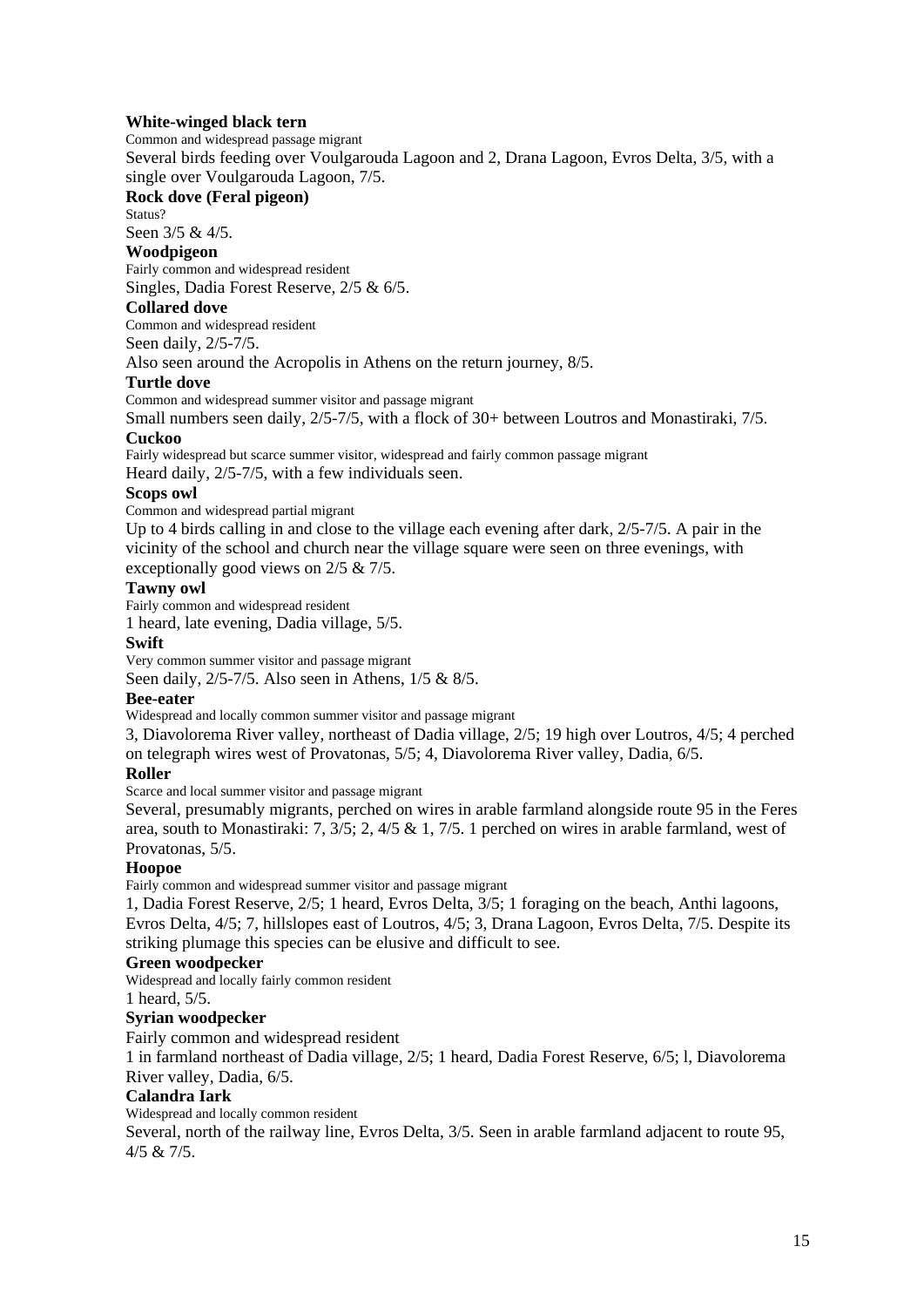#### **Short-toed lark**

Common and widespread summer visitor and passage migrant

Evros Delta, 3/5, 4/5 & 7/5; 1 in song, hillslopes east of Loutros, 4/5.

#### **Crested lark**

Common and widespread resident

Common in open areas, including roadsides and arable farmland. Seen daily, 2/5-7/5.

Also seen at Athens airport, 1/5.

# **Woodlark**

Fairly common and widespread resident

2 near the Ecotourism Centre, Dadia, 2/5 & 6/5; 2, hillslopes east of Loutros, 3/5; l, hillslopes east of Loutros, 4/5; 2, west of Lefkimi, 5/5; 1, Diavolorema River valley, Dadia, 6/5.

#### **Skylark**

Fairly common but local resident, very common and widespread winter visitor

Evros Delta, 3/5, 4/5 & 7/5. Occurs in open saltmarsh and brackish areas.

#### **Sand martin**

Widespread and locally common summer visitor, very common passage migrant Drana Lagoon, Evros Delta, 3/5 & 7/5.

# **Crag martin**

Fairly common and widespread partial migrant

Several, radio mast (Kerea), Dadia Forest Reserve, west of Lefkimi, 5/5.

#### **Swallow**

Very common and widespread summer visitor and passage migrant

Seen daily, 2/5-7/5.

#### **Red-rumped swallow**

Widespread and locally common summer visitor

Several seen daily, 2/5-7/5.

#### **House martin**

Common and widespread summer visitor Seen daily, 2/5-7/5.

# **Tawny pipit**

Widespread but scarce summer visitor

Several, Drana Lagoon, Evros Delta, 3/5 & 7 /5 and on the beach, Anthi lagoons, Evros Delta, 4/5. **Tree pipit** 

Scarce and local summer visitor, common and widespread passage migrant

1, hillslopes east of Loutros, 4/5.

#### **Yellow wagtail**

Common and widespread summer visitor and passage migrant

All birds seen showed the characteristics of the black-headed race, *Motacilla flava feldegg*. Several, Diavolorema River valley northeast of Dadia village, 2/5; numerous in the Drana Lagoon area,

particularly on the fringes of saltmarsh, Evros Delta, 3/5 & 7/5; Anthi lagoons, Evros Delta, 4/5.

#### **Grey wagtail**

Fairly common and widespread resident and winter visitor

A male, near the road bridge 2.2km west of Lefkimi, 5/5.

#### **White wagtail**

Fairly widespread but scarce resident, common and widespread winter visitor

1 , Diavolorema River valley northeast of Dadia village, 2/5.

#### **Robin**

Fairly common and widespread resident, very common winter visitor.

2 heard in song, Dadia Forest Reserve, 2/5; heard in song, Dadia Forest Reserve, 5/5; 2 near the raptor 'feeding station', Dadia Forest Reserve, 7/5.

#### **Nightingale**

Common and widespread summer visitor

Heard daily, 2/5-7/5, with a few individuals seen.

#### **Whinchat**

Scarce and local summer visitor, common passage migrant

A pair (the male in fine spring plumage) in farmland northeast of Dadia village, 2/5; 3, north of the railway line, Evros Delta, 3/5.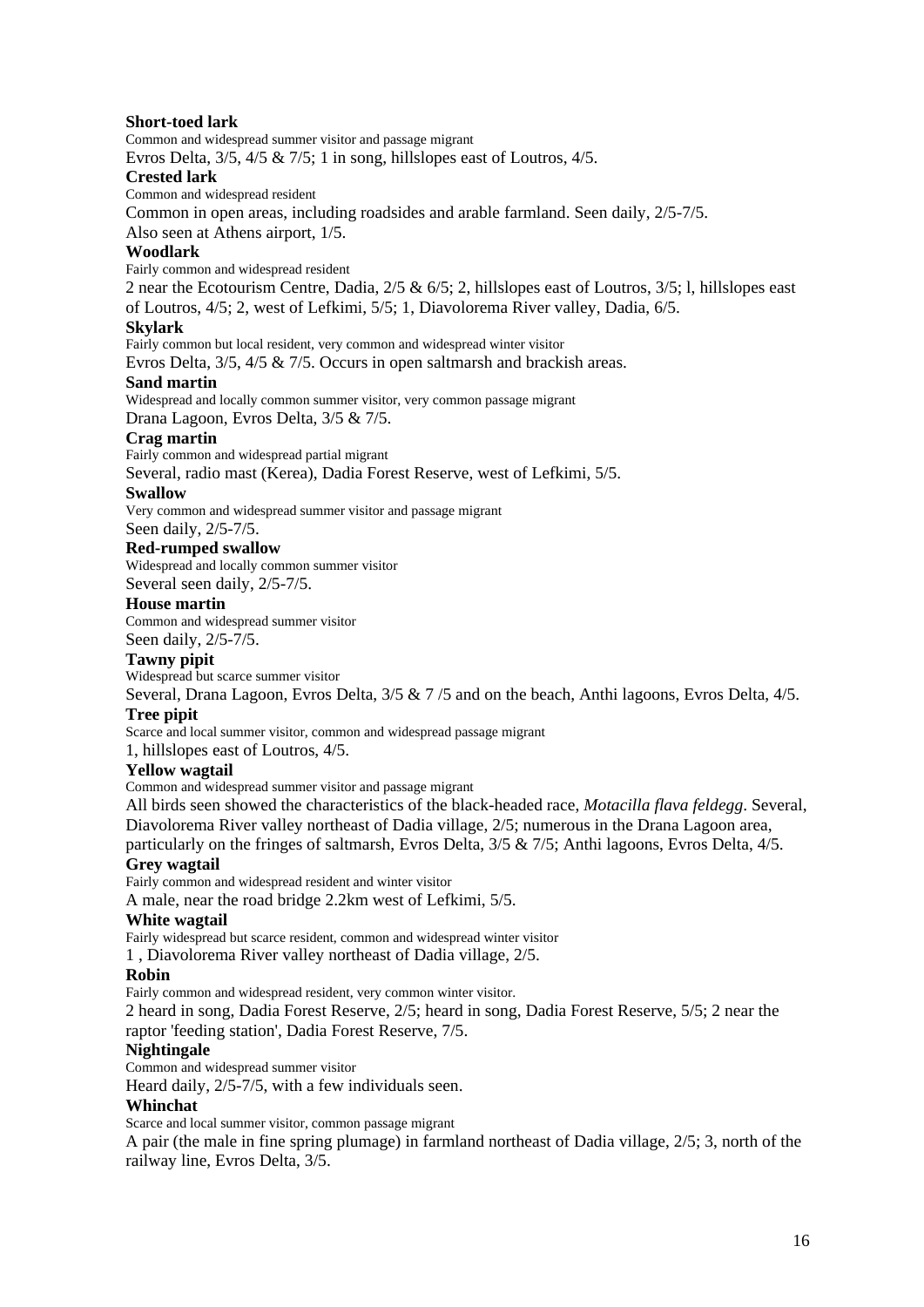# **Stonechat**

Common and widespread resident

1, Dadia, 2/5; 2, lower hillslopes east of Loutros, 4/5.

#### **Isabelline wheatear**

Rare and local summer visitor

1 along the canal north of Drana Lagoon, Evros Delta 3/5 and a pair in the same place, 7/5; l, on the southeastern side of Drana Lagoon, Evros Delta, 7/5.

#### **Wheatear**

Common and widespread summer visitor and passage migrant

1 on the rocky slopes near the Ecotourism Centre, Dadia, 2/5.

# **Black-eared wheatear**

Common and widespread summer visitor

The eastern race, *Oenanthe hispanica melanoleuca*. 2, near the Ecotourism Centre, Dadia, 2/5; 2, hillslopes east of Loutros,  $3/5$ ; several, radio mast (Kerea), Dadia Forest Reserve, west of Lefkimi, 5/5. Males of the black-throated plumage-type are spectacular!

# **Blue rock thrush**

Fairly common and widespread resident

3 males, radio mast (Kerea), Dadia Forest Reserve, west of Lefkimi, 5/5.

# **Blackbird**

Common and widespread resident

Seen daily, 2/5-7/5. Also seen in Athens on the return journey, 8/5.

#### **Song thrush**

Scarce and local resident, very common and widespread winter visitor

1 heard singing, Dadia Forest Reserve, 2/5.

#### **Mistle thrush**

Fairly common and widespread resident

1, Dadia Forest Reserve, 2/5 and 1 heard, Dadia Forest Reserve, 3/5.

#### **Cetti's warbler**

Common and widespread resident

Several heard calling from the base of tamarisks and adjacent vegetation along the canal north of Drana Lagoon, Evros Delta, 3/5 & 7/5.

#### **Sedge warbler**

Scarce and local summer visitor. Common passage migrant

A few individuals heard singing along the canal north of Drana Lagoon, Evros Delta, 3/5 & 7/5.

# **Great reed warbler**

Common and widespread summer visitor and passage migrant

2 seen well in tall reed (*Phragmites australis*) along the canal north of Drana Lagoon, Evros Delta, 3/5, with several others heard. Also heard in this area on 7/5. This species becomes very visible when singing, climbing up the reed stems.

# **Olivaceous warbler**

Common and widespread summer visitor

1 heard singing near the road bridge 2.2km west of Lefkimi, 5/5; 1 seen well and several others heard calling, Diavolorema River valley, Dadia, 6/5; 1, Evros Delta, 7/5.

Several heard singing around the Acropolis area in Athens, on the return journey, 8/5. The song is similar to that of reed warbler but is faster and more 'liquid'.

# **Subalpine warbler**

Common and widespread summer visilor

1, Dadia Forest Reserve, 2/5; a pair (food carrying) in scrub, Dadia Forest Reserve, west of Lefkimi, 5/5.

# **Sardinian warbler**

Very common and widespread resident

2 seen and 2 heard singing, Dadia Forest Reserve, 2/5; 3 males and a female, hillslopes east of Loutros, 4/5; a pair in scrub, Dadia Forest Reserve, west of Lefkimi, 5/5. Several seen or heard singing in parkland around the Acropolis in Athens on the return journey, 8/5.

#### **Whitethroat**

Common and widespread summer visitor and passage migrant Seen daily, 2/5-7/5.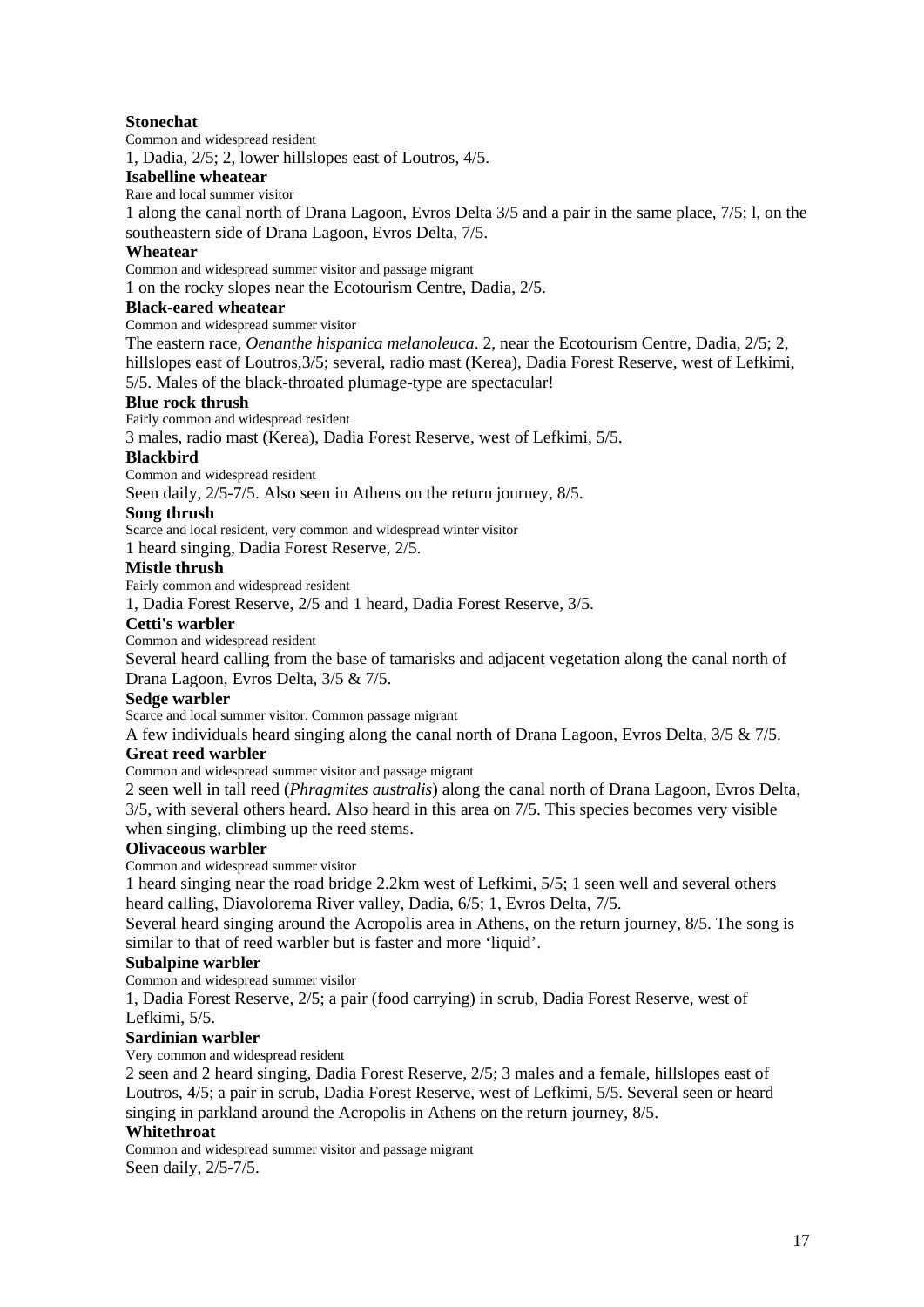# **Blackcap**

Common and widespread resident

Heard singing, Dadia Forest Reserve, 2/5 and below the radio mast (Kerea), Dadia Forest Reserve, west of Lefkimi, 5/5. I and several others heard, just north of the village, Dadia Forest Reserve, 6/5.

#### **Eastern Bonelli's warbler**

Fairly widespread and locally fairly common summer visitor and passage migrant

1 heard singing, Dadia Forest Reserve, 2/5; 2 and several heard singing, Dadia Forest Reserve, west of Lefkimi, 5/5; l, north of the village, Dadia Forest Reserve, 6/5; heard, singing, Dadia Forest Reserve, 7/5.

#### **Chiffchaff**

Fairly common but local summer visitor, common and widespread winter visitor

Several, including singing individuals, Dadia Forest Reserve, 2/5, 3/5, 5/5, 6/5 & 7/5.

#### **Spotted flycatcher**

Widespread and locally common summer visitor, very common passage migrant

2+ heard, Dadia Forest Reserve, 2/5.

1, in parkland adjacent to the Acropolis in Athens on the return journey, 2/5.

#### **Long-tailed tit**

Fairly common and widespread resident

2+, Dadia Forest Reserve, 2/5; heard, Dadia Forest Reserve, 3/5, 5/5 & 6/5.

#### **Coal tit**

Common and widespread resident

Heard, Dadia Forest Reserve, 2/5 & DadiaForest Reserve, west of Lefkimi, 5/5.

#### **Great tit**

Common and widespread resident

Seen daily, 2/5-7/5. Also seen around the Acropolis area in Athens on the return journey, 8/5.

#### **Golden oriole**

Fairly common and widespread summer visitor and passage migrant

1 heard in the Diavolorema River valley northeast of Dadia village, 2/5; 1 seen and others heard, Dadia Forest Reserve, 2/5 & 7/5; heard, Dadia Forest Reserve 3/5; l, Dadia Forest Reserve, 4/5; 1 and several heard, hillslopes east of Loutros, 4/5; 4+, Dadia Forest Reserve, west of Lefkimi, 5/5; several seen and heard, just north of the village, Dadia Forest Reserve, 6/5.

# **Red-backed shrike**

Common and widespread summer visitor and passage migrant

Northeast of Dadia village, 2/5; north of the railway line, Evros Delta, 3/5; Drana Lagoon, Evros Delta, 3/5; in scrub and farmland and at the edge of Dadia Forest Reserve, west of Lefkimi, 5/5; several, including five males in one small field, Diavolorema River valley, Dadia, 6/5; edge of Dadia Forest Reserve, 6/5; Dadia, 7/5.

# **Lesser grey shrike**

Fairly widespread but scarce summer visitor and passage migrant

l, Diavolorema River valley, north of Dadia village, 6/5.

#### **Woodchat shrike**

Common and widespread summer visitor

3, northeast of Dadia village, 2/5, in scrub and farmland and at the edge of Dadia Forest Reserve, west of Lefkimi, 5/5; Diavolorema River valley, north of Dadia village, 6/5; Evros Delta,7/5.

#### **Masked shrike**

Scarce and local summer visitor

A male and female, Diavolorema River valley, north of Dadia village, 6/5.

#### **Jay**

Widespread and locally common resident

Dadia Forest Reserve, 2/5, 3/5, 5/5, 6/5 & 7/5.

# **Magpie**

Common and widespread resident

Evros Delta, 3/5 & 7/5 and in farmland and scrub at various places along route 95, 3/5, 4/5 & 6/5. **Jackdaw** 

Common and widespread resident

Several in Provatonas and Soufli. Appears to be quite localised in this area and strongly associated with the built environment.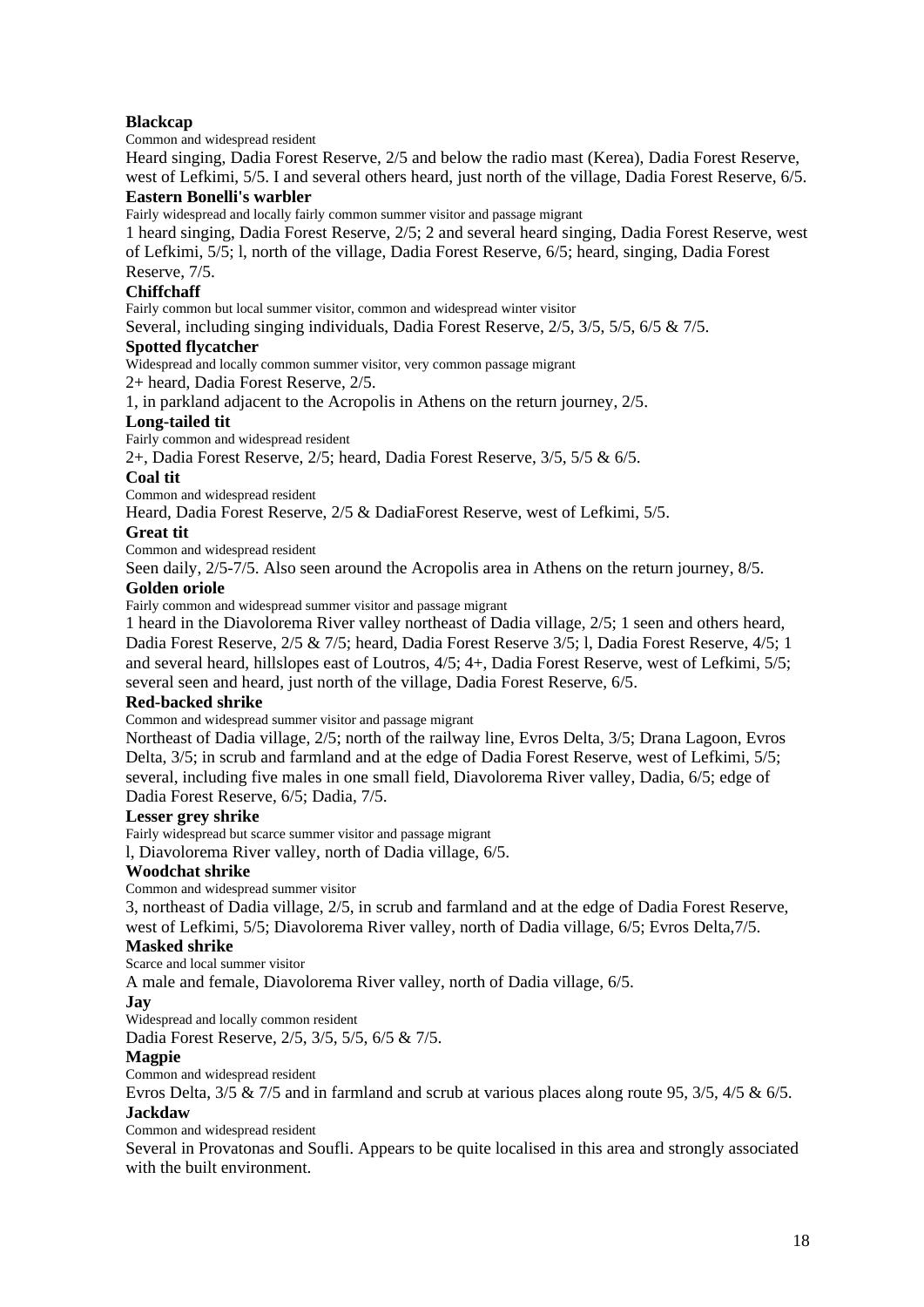#### **Hooded crow**

Very common and widespread resident Seen daily, 2/5-7/5.

#### **Raven**

Fairly common and widespread resident

Seen in farmland adjacent to Route 95, 3/5 & 7/5; 2, hillslopes east of Loutros, 4/5; 1, radio mast (Kerea), Dadia Forest Reserve, west of Lefkimi, 5/5; 2, Dadia, 6/5.

#### **Starling**

Fairly common but local resident, very common and widespread winter visitor

Seen daily, 2/5-7/5.

# **House sparrow**

Very common and widespread resident Seen daily, 2/5-7/5. Also seen in Athens, l/5 & 8/5.

#### **Spanish sparrow**

Widespread and locally very common resident and summer visitor

Seen daily, 2/5-7/5. Small breeding colony in Dadia village, in the underside of the occupied stork's nest in the village square. A breeding colony in tall oriental planes, along the Loutrou River just south of Loutros. Several seen collecting nest material in Loutros, 4/5.

#### **Tree sparrow**

Widespread and locally common resident

l, Dadia village, 2/5; 1, Dadia, 3/5 & 7/5.

#### **Chaffinch**

Very common and widespread resident and winter visitor

Seen daily, 2/5-7/5.

#### **Serin**

Fairly common and widespread resident

Seen or heard daily, 2/5-7/5. Heard in the Acropolis area in Athens on the return journey, 8/5.

#### **Greenfinch**

Common and widespread resident

Dadia Forest Reserve, 2/5, 3/5, 4/5, 6/5 & 7/5.

#### **Goldfinch**

Common and widespread resident Seen daily, 2/5-7/5.

#### **Linnet**

Common and widespread resident

1, hillslopes east of Loutros, 4/5.

#### **Hawfinch**

Fairly widespread but scarce resident, widespread and locally common winter visitor

A male and female in pines, adjacent to the raptor 'feeding station', Dadia Forest Reserve, 2/5; a male perched at the top of a pine, radio mast (Kerea), Dadia Forest Reserve, west of Lefkimi, 5/5.

# **Cirl bunting**

Common and widespread resident

2, Dadia, 2/5; 1 heard singing, Dadia Forest Reserve, 2/5; heard, radio mast (Kerea), Dadia Forest Reserve, west of Lefkimi, 5/5 heard, in scrub habitat at the edge of Dadia Forest Reserve, west of Lefkimi, 5/5; north of the village, Dadia Forest Reserve, 6/5.

# **Ortolan bunting**

Widespread and locally common summer visitor

1 heard singing, Dadia Forest Reserve, 2/5; 3+ seen and others heard, hillslopes east of Loutros, 3/5; heard, hillslopes east of Loutros, 4/5; several seen and heard, radio mast (Keiea), Dadia Forest Reserve, west of Lefkimi, 5/5.

#### **Black-headed bunting**

Widespread and locally very common summer visitor Very common. Seen daily, 2/5-7 /5.

# **Corn bunting**

Very common and widespread resident Common but outnumbered by black-headed bunting. Seen or heard daily, 2/5-7/5.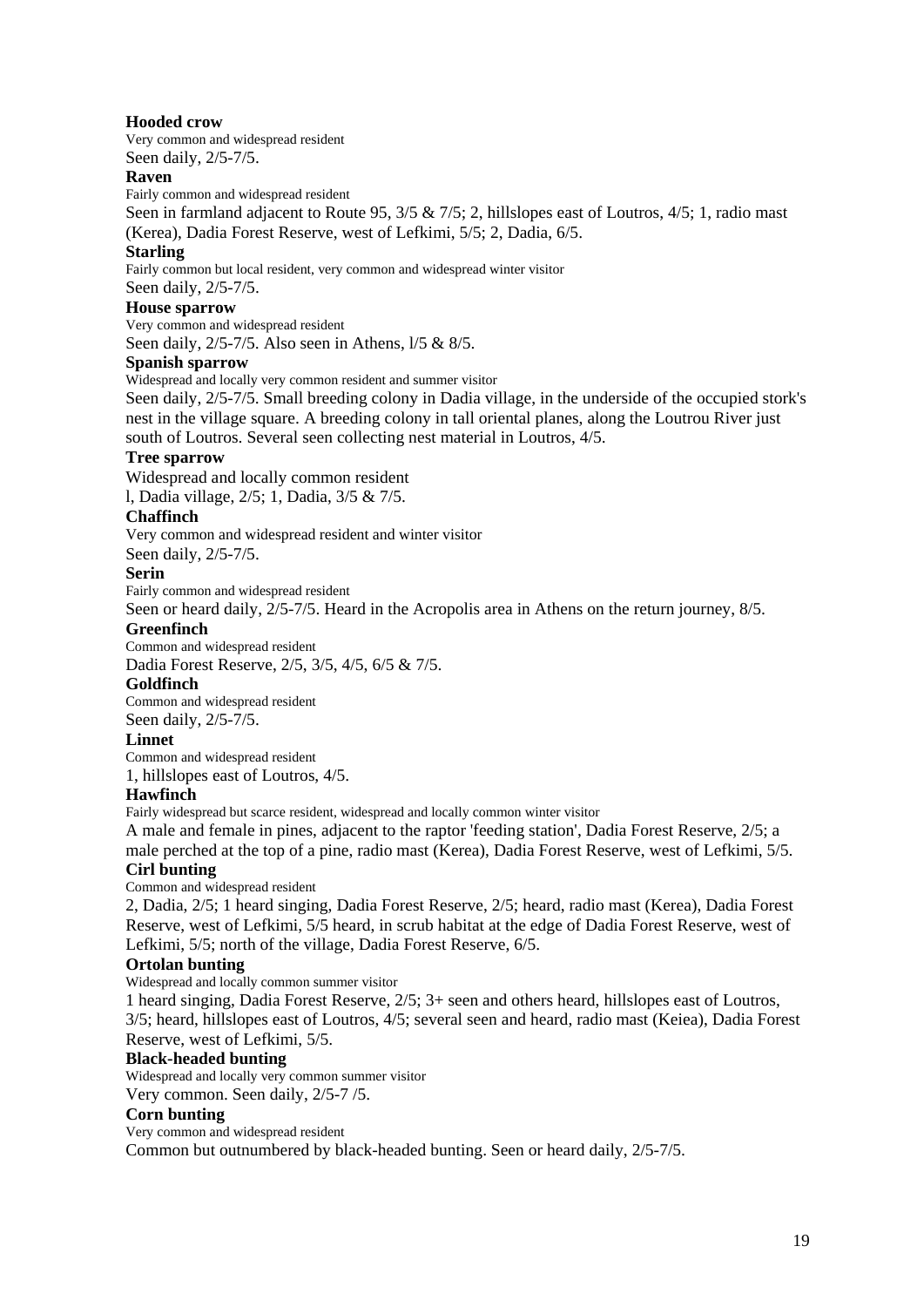Additional bird species recorded in Athens on the return journey, 8.5.99:

# **Peregrine**

Widespread but scarce resident and winter visitor

1 high above old Athens, to the north of the Acropolis.

#### **Alpine swift**

Common and widespread summer visitor and passage migrant

Several around the Acropolis with swifts.

#### **Rüppell's warbler**

Fairly widespread and locally common summer visitor A male, in parkland adjacent to the Acropolis.

#### **Lesser whitethroat**

Fairly common but local summer visitor, locally common passage migrant

1, in parkland adjacent to the Acropolis.

#### **Firecrest**

Fairly common and widespread resident

2, in parkland adjacent to the Acropolis.

# **Rock nuthatch**

Fairly widespread and locally common resident

1, in parkland adjacent to the Acropolis. It was Jared who saw this nuthatch; the Birds of Greece confirms that only rock nuthatch occurs here.

#### **Mammals**

English & scientific names follow *Mammals of Britain and Europe* (MacDonald & Barrett 1993). Eastem hedgehog is referred to as Eastern European hedgehog in *A world list of mammalian species* (Corbelt & Hill 1991)

#### **Eastern hedgehog (***Erinaceus concolor***)**

Dead individuals seen alongside the main route 95 between Alexandroupolis airport and Soufli. **Red squirrel (***Sciurus vulgaris***)** 

1 near the Ecotourism Centre, Dadia Forest Reserve, 4/5; 1, just north of the village, Dadia Forest Reserve, 6/5.

#### **European souslik (***Spermophilus (Citellus) citellus***)**

1, at the enffance to its burrow on top of the main Drana Lagoon floodbank, Evros Delta, 7/5.

# **Reptiles**

English & scientific names follow *A field guide to the reptiles and amphibians of Britain and Europe* (Amold & Burton 1978)

# **Hermann's tortoise (***Testudo hermanni***)**

1, hillslopes east of Loutros, 4/5.

# **Spur-thighed tortoise (***Testudo graeca***)**

Dadia Forest Reserve, 2/5; 3+ on the track north of Drana Lagoon, Evros Delta, 3/5 and also seen there on 7/5.

# **European pond terrapin (***Emys orbicularis***)**

Several in a small stream pool at the edge of Dadia Forest Reserve, west of Lefkimi, 5/5.

# **Stripe-necked terrapin (***Mauremys caspica***)**

Present at the duck pond at the edge of Dadia village; many dead individuals, Anthi lagoons, Evros Delta, 4/5; several in a small stream pool at the edge of Dadia Forest Reserve, west of Lefkimi, 5/5. European pond terrapin present in the same pool, along with smooth newt, yellow-bellied toad and stream frog.

# **Balkan green lizard (***Lacerta trilineata***)**

A juvenile, Dadia Forest Reserve, 3/5.

#### **Green lizard (***Lacerta viridis***)**

Adult males, Dadia Forest Reserve, 2/5; hillslopes east of Loutros, 4/5;Dadia Forest Reserve, 5/5.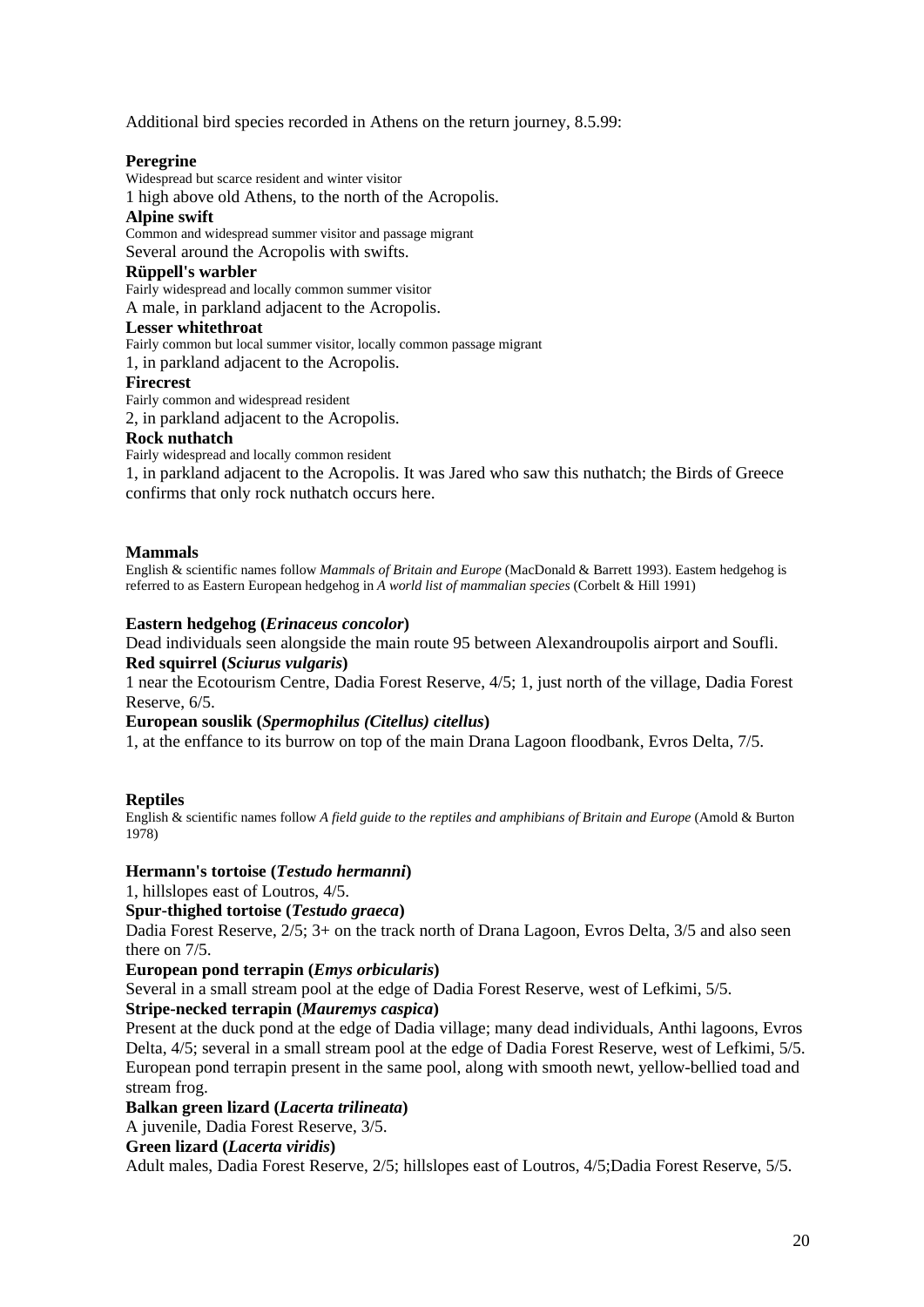# **Green lizard sp. (***Lacerta***) (either Balkan green** *L. trilineata* **or green** *L. viridis***)**

Indeterminate adults or juveniles were seen on several occasions.

#### **European glass lizard (***Ophisaurus apodus***)**

1 dead individual on the track, Dadia Forest Reserve, 2/5; l basking on the road (later found dead) near Loutros, 3/5;1 dead on the track leading up to the hillslopes east of Loutros, 3/5; 1 possibly 2, hillslopes east of Loutros, 4/5.

#### **Grass snake (***Natrix natrix***)**

1 swimming, Anthi lagoons, Evros Delta,4/5.

#### **Amphibians**

English & scientific names also follow *A field guide to the reptiles and amphibians of Britain and Europe* (Arnold & Burton 1978)

#### **Smooth newt (***Triturus vulgaris***)**

Present in a small stream pool at the edge of Dadia Forest Reserve, west of Lefkimi, 5/5. **Green toad (***Bufo viridis***)** 

Heard each evening and occasionally seen, between the village and the Ecotourism Centre, 2/5-7/5. The song is a high-pitched, "liquid" trill which is very cricket-like.

#### **Yellow-bellied toad (***Bombina variegata***)**

Present in a small stream pool at the edge of Dadia Forest Reserve, west of Lefkimi, 5/5.

#### **Common tree frog (***Hyla arborea***)**

Two individuals (identified by the variation in their flank stripe) in the stream between Dadia village and the Ecotourism Centre, 2/5 & 3/5.

#### **Stream frog (***Rana graeca***)**

Seen or heard daily in the stream between Dadia village and the Ecotourism Centre, 2/5-7/5; Dadia Forest Reserve, west of Lefkimi, 5/5.

#### **Marsh frog (***Rana ridibunda***)**

Seen and heard daily at several locations including the Dadia area and Evros Delta, 2/5-7/5. Several very large individuals were basking at the edge of the canal north of Drana Lagoon, Evros Delta, 3/5.

#### **Butterflies**

English & scientific names follow *The Mitchell Beazley pocket guide to Butterflies* (Whalley 1981)

**Swallowtail (***Papilio machaon***) Scarce swallowtail (***Iphiclides podalirius***) Green-veined white (***Artogeia napi***) Orange tip (***Anthocharis cardamines***) Clouded yellow (***Colias crocea***) Brimstone (***Gonepteryx rhamni***) Camberwell beauty (***Nymphalis antiopa***) Small tortoiseshell (***Aglais urticae***) Painted lady (***Cynthia cardui***) Peacock butterfly (***Inachis io***) Queen of Spain fritillary (***Issorio lathonia***) Glanville fritiltary (***Melitaea cinxia***) Meadow brown (***Maniola jurtina***) Southern gatekeeper (***Pyronia cecilia***) Wall brown (***Lasiommata megera***) Green hairstreak (***Callophrys rubi***)** 

A moon moth was found roosting on tree heather in Dadia Forest Reserve, 2/5; also seen at street lights in Dadia village on some evenings.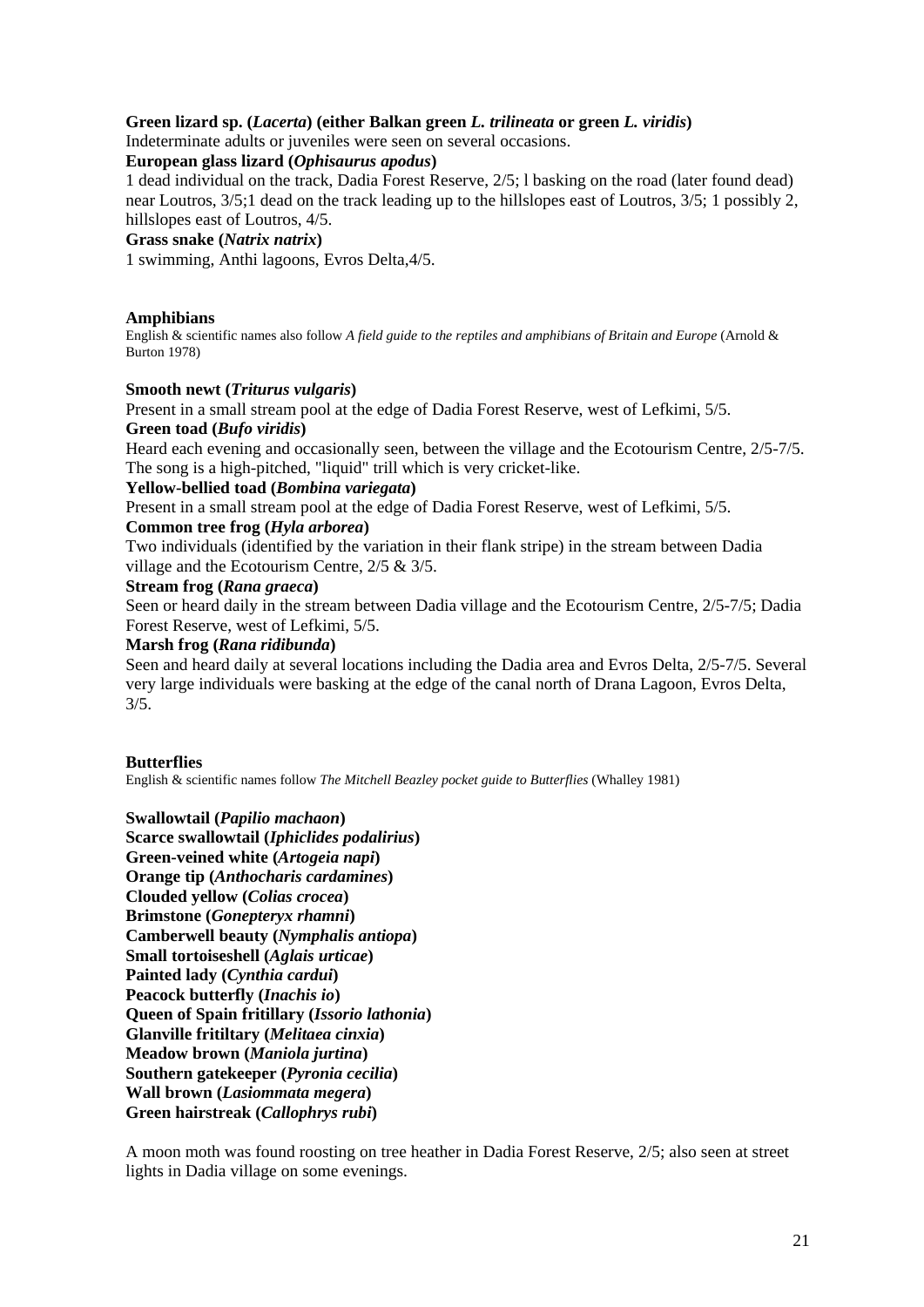#### **PLANTS**

This section, contributed by Chris Durdin, is arbitrarily divided between trees and the rest, rather than being in strict botanical order. The rest follows the family order in Blamey & Grey-Wilson's Mediterranean Wild Flowers. You don't have to be much of botanist to realise that much of the list is incomplete, but it makes a start!

#### **Trees**

Pines are *Pinus brutia,* Turkish pine and *Pinus nigra,* black pine Juniper Oaks in the area are downy oak *Quercus pubescens*, bitter or Turkey oak *Q cerris*, *Q conferta* and *Q dalechampii*. The last is the usual oak around the Ecotourism centre. A very difficult genus: we were advised that the last was identified by a botany professor from Athens, who had to examine the rings in the wood to separate it from a similar species. Eastern hornbeam Manna ( $=$  flowering) ash Christ's-thorn Judas tree False acacia Eastern strawberry tree *Arbutus andrachne* with beautiful orange-red peeling bark and untoothed leaves Montpellier maple Field maple Dogwood Cornellian cherry Fig

#### **Flowers and the rest**

# DICOTYLEDONS

Pinks Sticky catchfly White campion

**Buttercups** Peacock anemone *Anemone pavonina Ranunculus velutinus* Celery-leaved crowfoot

Peony We thought *Paeonia peregrina*, but the information centre has a photo labelled *Paeonia officinalis* Blue bugle *Ajuga genevensis Thymus capitus* 

**Crucifers** *Alyssum corymbosum*  Hoary cress

Roses *Geum bulgaricum*  Dog rose agg.

Peas Yellow vetch *Vicia lutea* Bladder senna *Lathyrus hirsutus*? Spanish broom Hop trefoil Large yellow restharrow

Geraniums Cut-leaved cranesbill Long-stalked cranesbill Dovesfoot cranesbill Little robin

St John's-worts *Hypericum cerastoides*  Perfoliate St John's-wort

Rockrose family Sage-leaved cistus *Cistus creticus Fumana arabica* 

Umbellifers Hemlock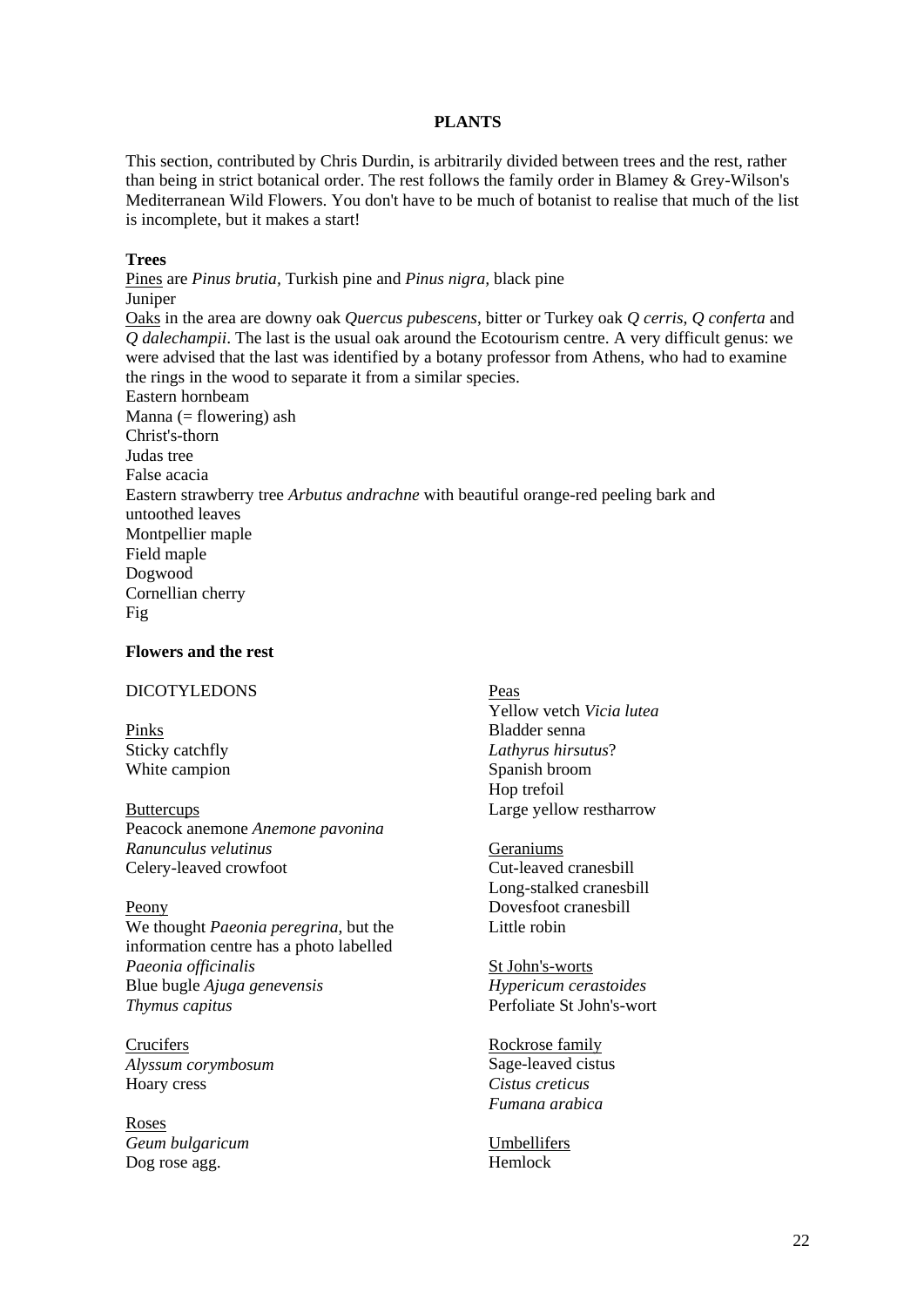Olive family Wild jasmine

Primrose family Purple loosestrife *Lysimachia atropurpurea* not the British wetland plant - very different

#### Labiates

[Spotted deadnettle *Lamium maculatum* Groundpine - these two seen on the 1998 recce and included for future reference] Blue bugle *Ajuga genevensis Thymus capitus* 

Figwort family *Verbascum sinuatum* French figwort *Scrophularia canina* subsp. *bicolor*, an eastern subspecies

Bellflowers Large Venus's looking glass

Composites *Centaurea triumfetti* a perennial cornflower **Cornflower** Field eryngo

Bedstraws Crosswort

Borage family Blue (=purple) gromwell *Buglossoides purpurocaerula* 

Nonea *Nonea pulla*  A comfrey *Symphytum ottomanum* 

# MONOCOTYLEDONS

Yam family Black bryony

Iris family *Iris attica* 

Lily family Asphodel Wild tulip *Tulipa sylvestris Fritillaria pontica*  Star-of-Bethlehem Grape hyacinth

Arums Dragon arum

Orchids Mammose ophrys Narrow-leaved helleborine White helleborine Long-lipped tongue orchid Lady orchid

Grasses Reed Giant reed Large quaking grass